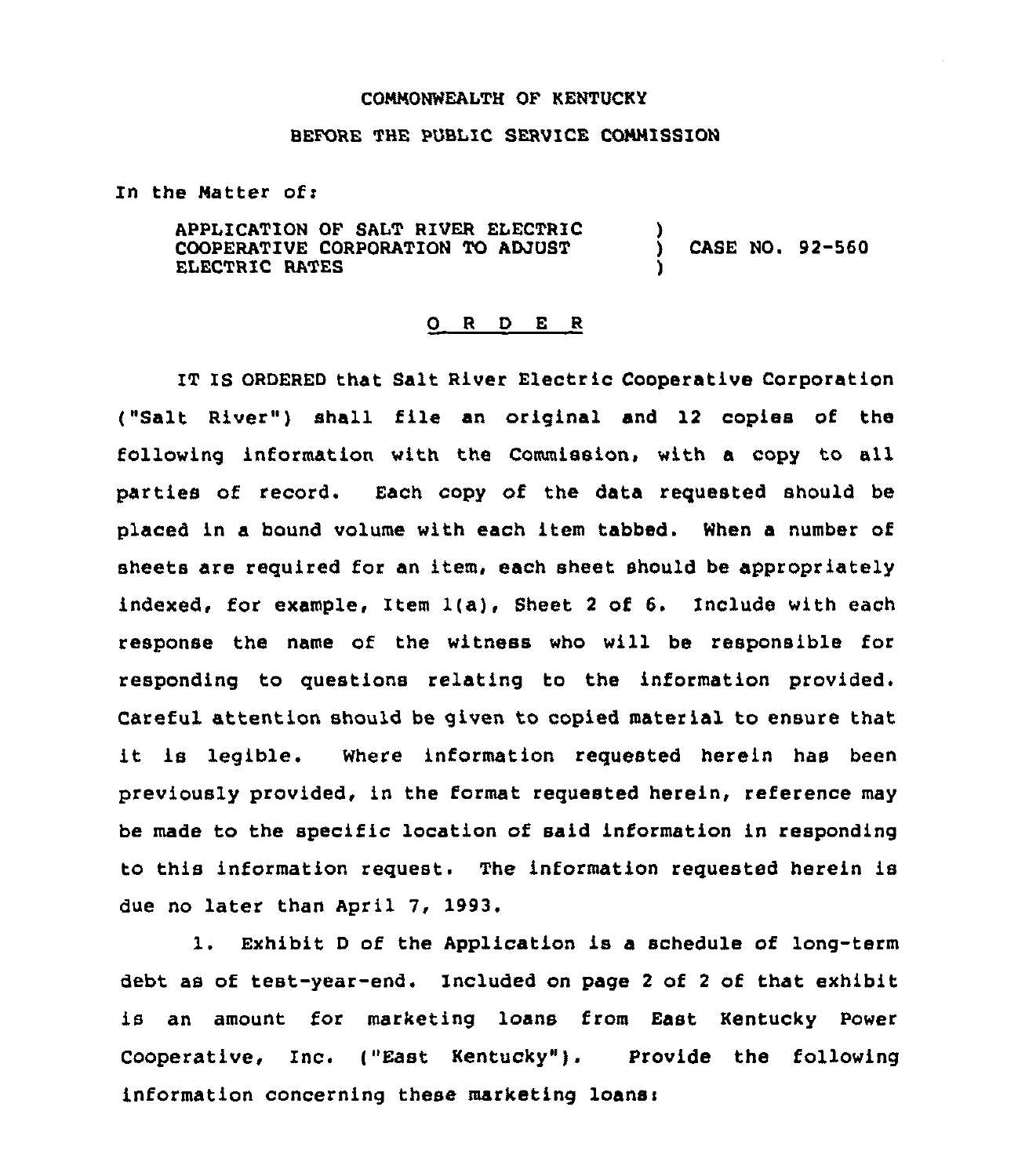a. Explain in detail the purpose of these loans. Identify the specific marketing activities associated with these loans.

b. Describe all the terms and conditions of the loans.

c. Identify the case number of the proceeding where the Commission approved these loans, If Commission approval was not sought for these loans, explain in detail why such approval was not sought as required by KRS 278.300.

d, Prepare an itemised list of the use(s) of the proceeds of these loans. Include the account charged for each item.

2. Provide a copy of the union labor contract in effect as of test-year-end. If that contract has been replaced since November 30, 1992, prepare a summary which describes changes between the current and test-year-end contracts.

3. Exhibit 3, pages <sup>5</sup> and <sup>6</sup> of 48 of the Application, includes a schedule of test-year wage rata changes. For each of the employees referenced below, explain the justification for the level of wage increase:

a. Employee No. 12, wage increase effective February 24, 1992.

b. Employee No. 20, wage increase effective June 1, 1992.

c. Employee No. 21, wage increase effective June 1, 1992.

 $-2-$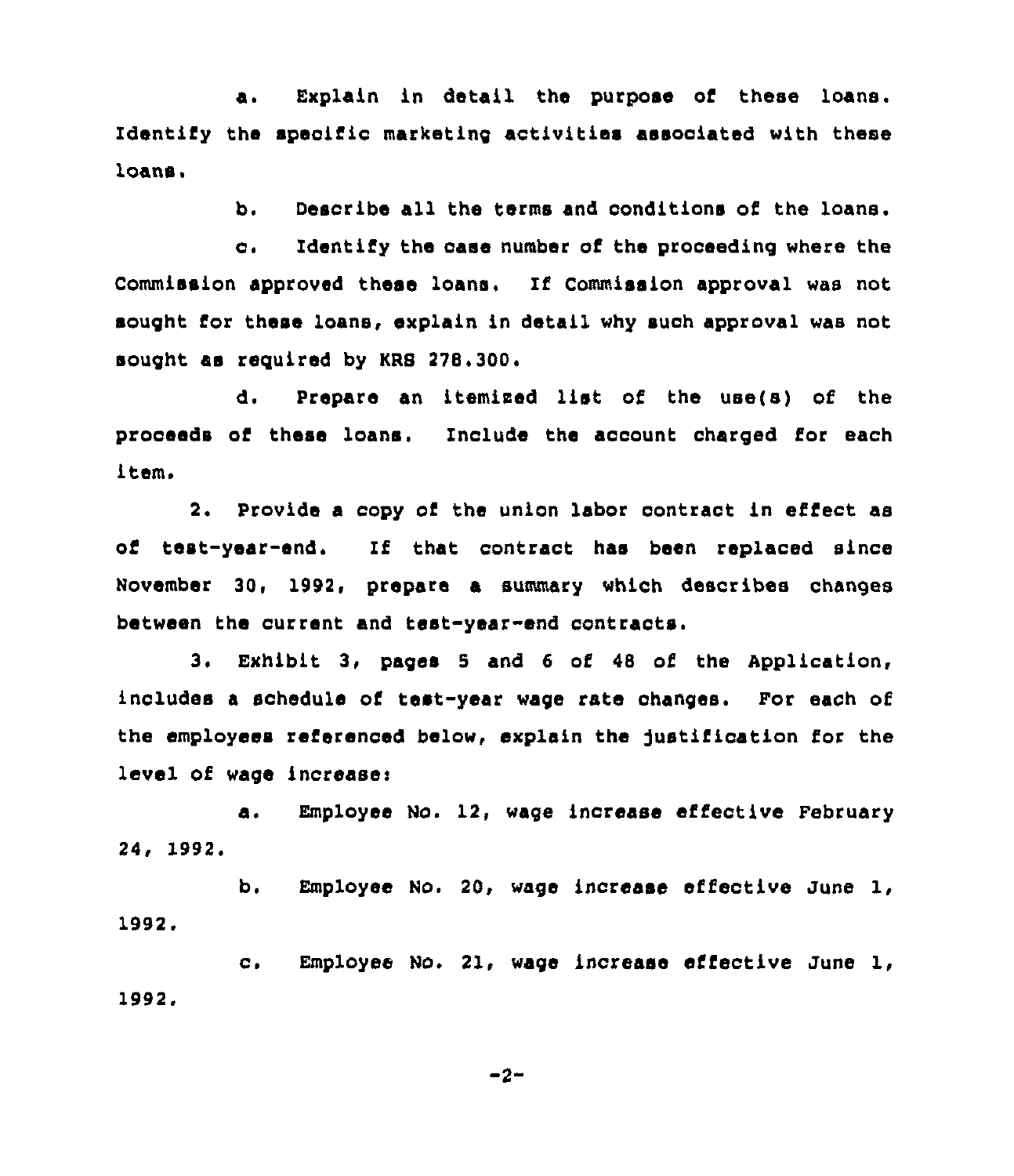d. Employee No. 22, wage increase effective September 21, 1992.

e. Employee No. 80, wage increase effective July 27, 1992,

f. Employee No. 128, wage inorease effective Beptember 21, 1992.

Exhibit 3, page 5 of 48 of the Application, appears to 4. show that Employee No. 127 did not receive a wage increase during the test year. Explain why this employee did not receive a wage increase.

5. Provide a copy of Balt River's most recent wage and salary study.

6. Exhibit 3, page <sup>6</sup> of <sup>48</sup> of the Application, at lines 108 and 109, references an employee performance appraisal as the basis for the salaried employees' test-year wage increases. Provide a copy of the employee appraisal form, the guidelines in effect during the test year, and description of the evaluation process.

7. Exhibit 3, page 7 of 48 of the Application, contains an analysis of wages and salaries for the test year and the <sup>3</sup> previous calendar years. For each of the categories listed below, explain in detail the reason(s) for changes noted on this analysisi

a. Increase for 1991, Distribution Expense.

b. Increase for test year, Customer Service and Information Expense.

c. Increase for test year, Sales Expense.

 $-3-$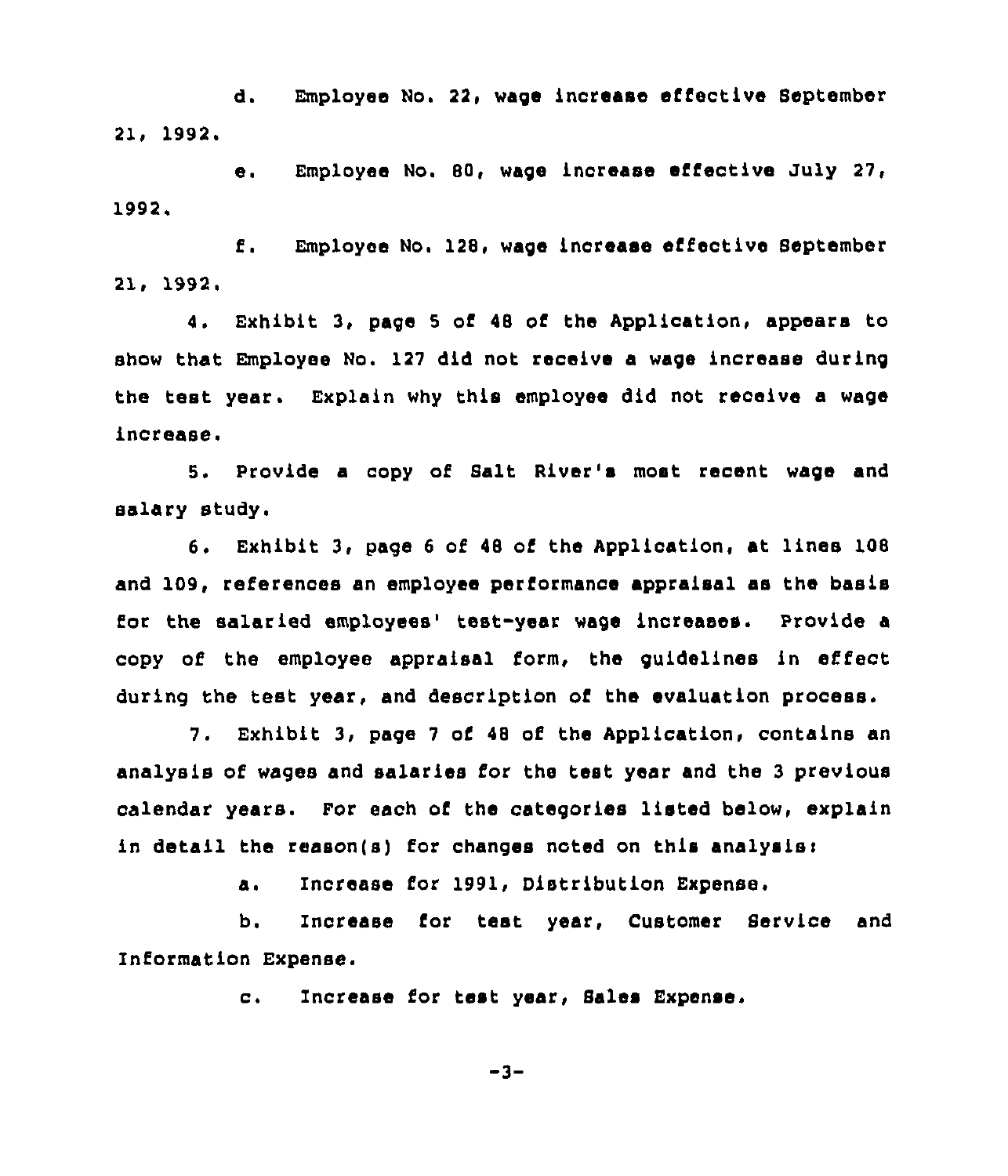d. Increases for 1990 and 1991, Administrative and General.

e. Decrease for 1990 and increase for 1991, Injuries and Damages.

f. Decrease for 1991 and increase for test year, Employees Hospitalisation and Benefits.

g. Increases for 1990 and 1991, Niscellaneous General.

 $\bullet$ 

h, Increase for 1991, Overtime Wages.

8. Exhibit 3, page <sup>8</sup> of <sup>48</sup> of the Application, contains Salt River's proposed adjustment to FICA and Nedicare taxes. Provide the PICA and Nedicare base wage levels and tax rates in effect for calendar year 1993.

9. Salt River has indicated that FICA and Nedicare wages include life insurance over 950,000 and vehicle compensation. Provide the following information concerning this compensation:

a. Using employee numbers, indicate the amount of life insurance coverage provided for employees as of test-year end and the test-year cost of this coverage.

b. Explain how the amount of life insurance provided for each eligible employee is determined.

c. Determine the annual premium for <sup>a</sup> \$50,000 life insurance policy for each eligible employee.

d. Explain in detail why annual premiums for life insurance values in excess of  $$50,000$  should be included for ratemaking purposes.

 $-4-$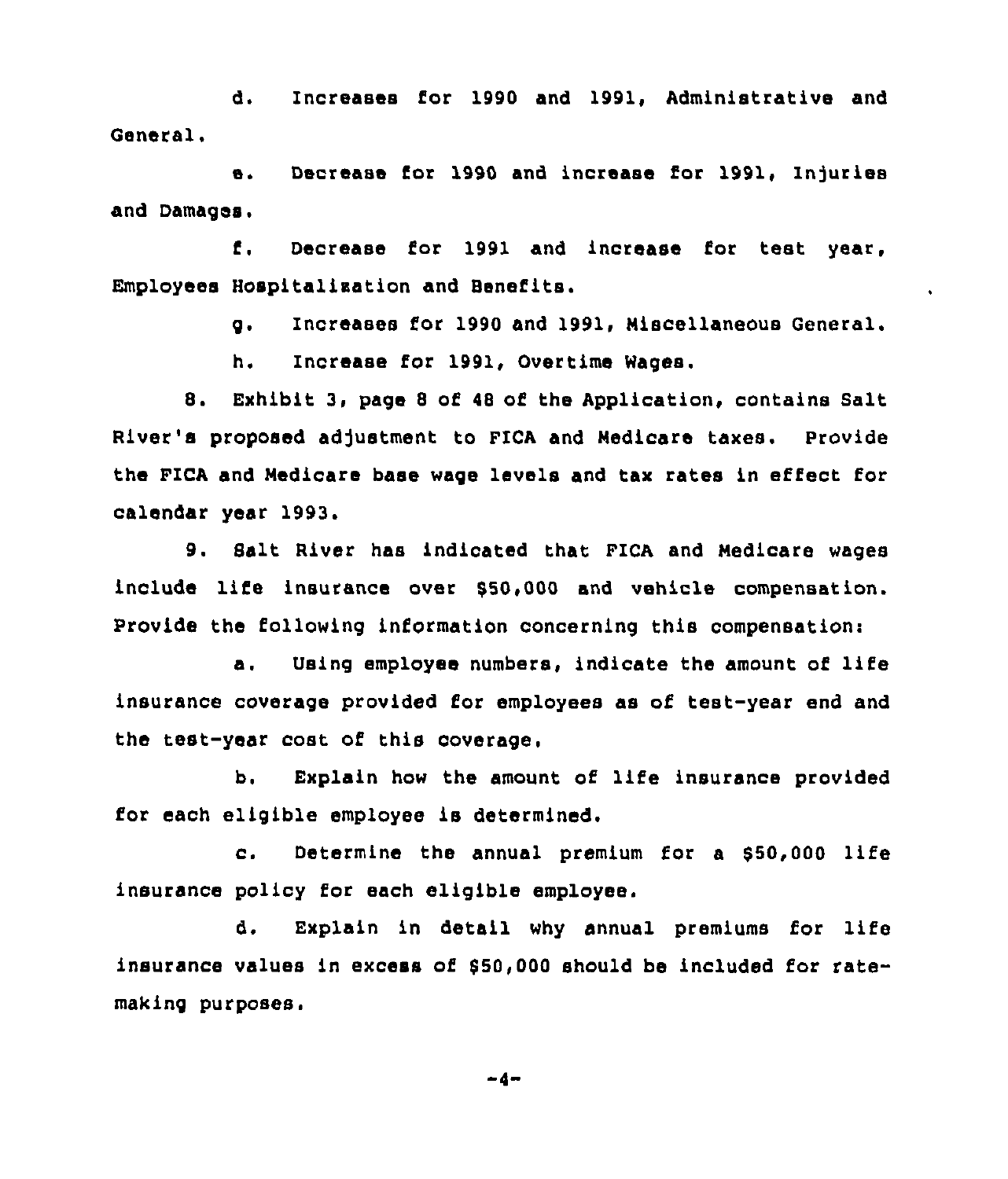e. Submit copies of Salt River's policies concerning life insurance coverage and employee vehicle compensation.

f. Indicate the vehicle compensation rate in effect at the beginning and end of the test year.

10. Exhibit 3, page 11 of 48 of the Application, contains a schedule of employee benefits. For the retirement plan and the 401-K plan, provide the following information:

a. Describe the provisions of each plan. Include the eligibility conditions for each plan.

b. Bubmit copies of information provided to Salt River's employees concerning the plans.

11. The Financial Accounting Standards Board ["FASB") has issued Opinion No. 106, concerning the accounting for other postretirement benefits. Provide an explanation concerning whether Salt River has reviewed FABB No. 106 and whether Balt River has determined how FASB No. 106 will apply to its other post-retirement benefits.

12. Exhibit 3, pages 15 and 16 of 48 of the Application, contains a schedule of changes in the reserve for depreciation. For each category of utility plant shown on the schedule, explain in detail the circumstances which resulted in total Net Losses of 8580,829 during the test year.

13. Exhibit 3, page 17 of 48 of the Application, contains Salt River's proposed adjustment to property tax expense. Provide the following information concerning property taxes:

a. <sup>A</sup> copy of the 1992 Notice of Assessment.

 $-5-$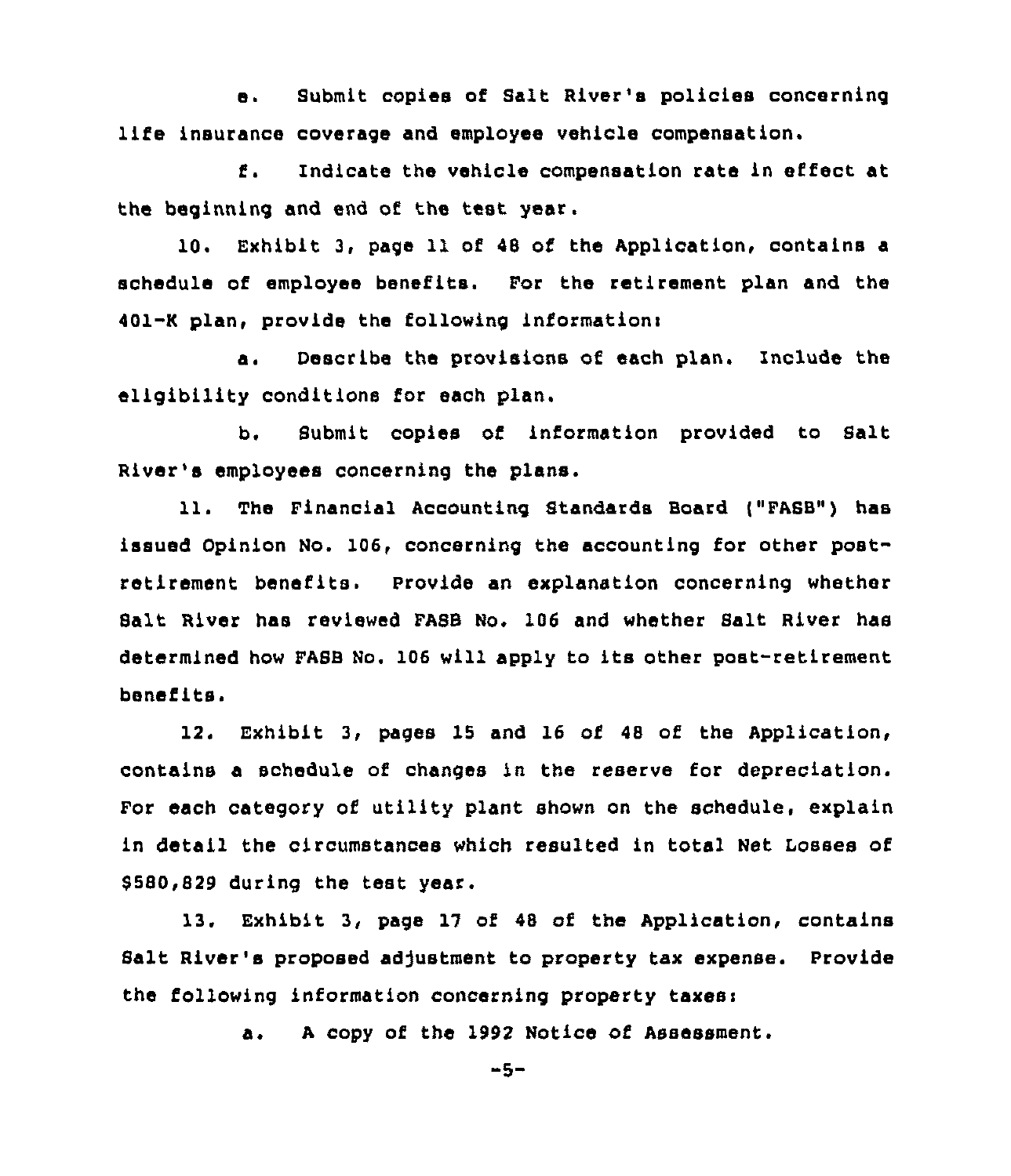b. <sup>A</sup> copy of the 1991, 1992, and 1993 tax year assessments (Revenue Cabinet Form K), which reports the value property as of December 31, 1990, December 31, 1991, and December 31, 1992, respectively.

c. A copy of the 1992 Certification of Public Service Company Property Assessment (Revenue Cabinet Form 61A-200J) for each county served by Salt River.

d. <sup>A</sup> schedule of idle services, by county, as of December 31, 1991 and December 31, 1992. If not available by county, supply the total number of idle services as December 31, 1991 and December 31, 1992,

e. For each taxing district, a copy of the 1992 tax year property tax bills received by Salt River. If the 1992 tax year property tax bills are not available, provide the 1991 tax year property tax bills.

 $E_{\rm{z}}$ <sup>A</sup> schedule of the booked and assessed values for all motor vehicles for the 1991 tax year.

q. A schedule of the booked and assessed values for all motor vehicles for the 1992 tax year.

h. <sup>A</sup> schedule of the booked and assessed values for all motor vehicles for the 1993 tax year, if available.

14. Explain in detail how the methodology used by Salt River to compute its proposed property tax adjustment reflects the impacts of changing property tax rates in the various counties served by Salt River.

$$
-6-
$$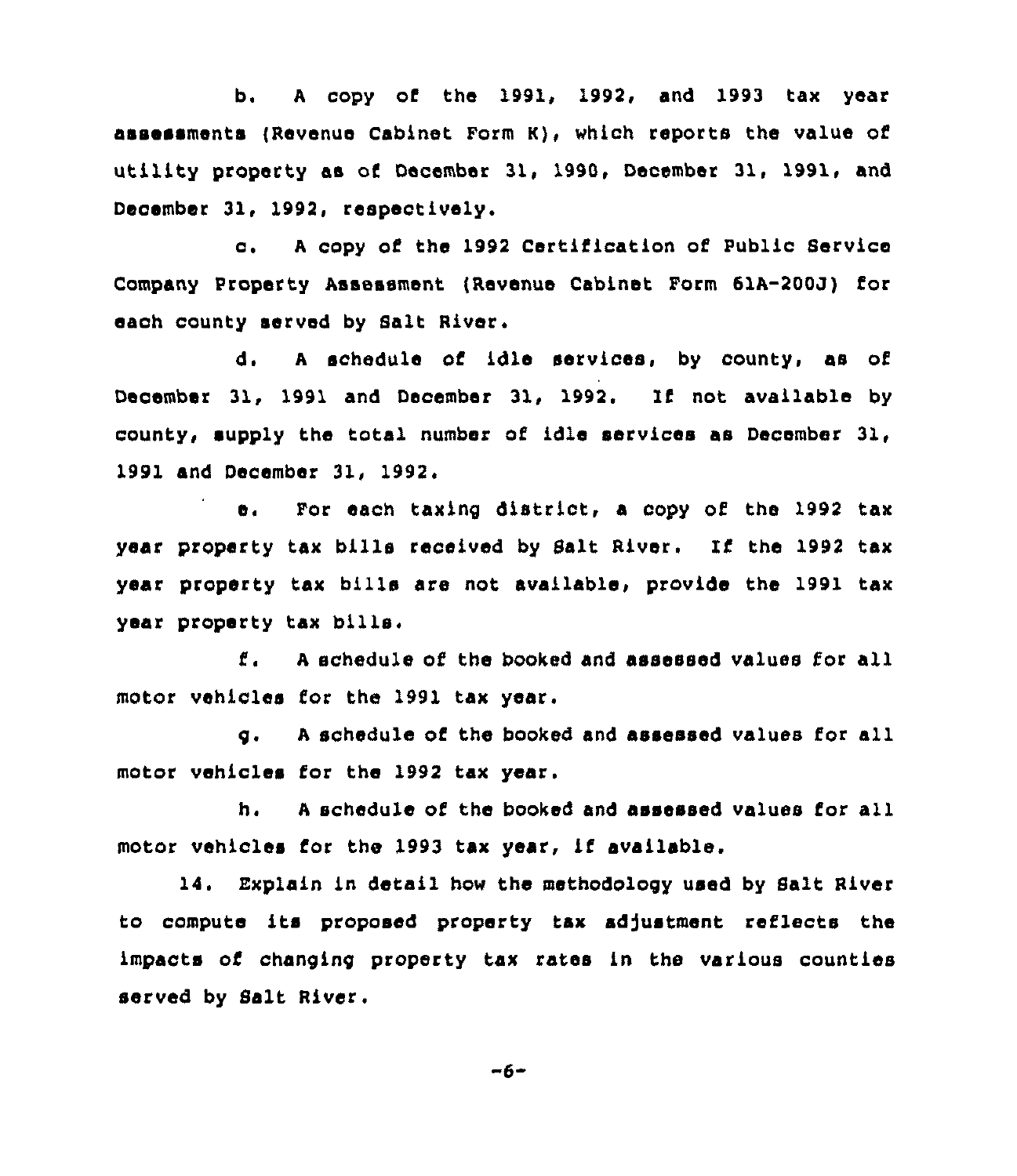15. Explain whether Salt River considered calculating its property tax adjustment using the methodology employed by the Kentucky Revenue Cabinet ("Revenue Cabinet" ). If this was considered, explain in detail why Salt River chose not to use the Revenue Cabinet's methodology.

16. Exhibit 3, page 23 of 48 of the Application, contains Salt River's proposed adjustment to interest on long-term debt. The schedule shows that Salt River's primary supplemental lender is the National Bank for Cooperatives ("CoBank"). For each CoBank loan shown on page 23 of 48, provide the following informationi

a. Identify the interest rate option that was in effect as of test-year end.

b. Identify the interest rate option and the interest rate that was in effect as of March 1, 1993. Indicate when the interest rate is next scheduled to change.

c. Explain in detail what options are available to Salt River to refinance or reprice its CoBank loans. If Salt River considered refinancing or repricing any CoBank loans during the test year, explain in detail the analysis performed. If Salt River had the opportunity during the test year to refinance or reprice any CoBank loans, explain the process, the terms available, and Balt River's decision concerning the opportunity. Include copies of any scenario evaluations.

d. If Salt River has refinanced or repriced any CoBank loans since test-year end, explain in detail the process and terms of the refinancing or repricing.

 $-7-$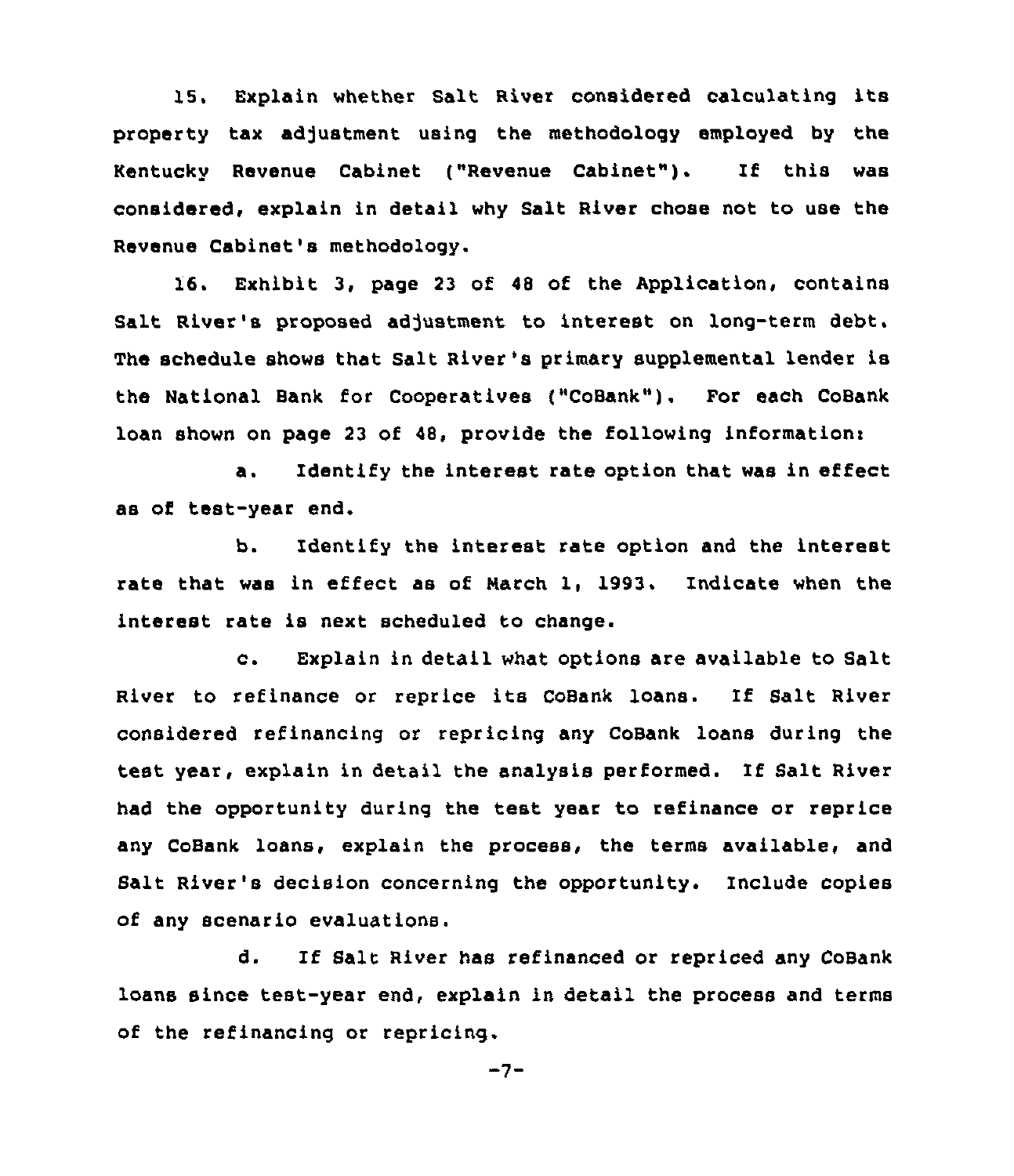17. Exhibit 3, page 27 of 48 of the Application, contains Salt River's proposed adjustment to interest expense related to short-term borrowings. Provide a schedule of the short-term borrowings made by Salt River during the test year. The schedule should show the purpose of each short-term borrowing, the terms and conditions of the borrowing, and the outstanding balance of the short-term borrowing as of test-year end.

18. Exhibit 3, page 29 of 48 of the Application, contains Salt River's proposed adjustment to medical benefits. Provide the following information concerning Salt River's medical coverages:

a. Copies of the notice from the National Rural Electric Cooperative Association {"NRECA") which document the cost of the single and family dental and medical plans as of test-year end,

b. Describe the coverage provided under the dental and medical plans.

c. Describe the eligibility requirements an employee must meet to qualify for dental and medical coverage.

d. Indicate whether retirees or directors are included in the number of employees shown in the schedules shown on page 29 of 48. If so, indicate for each month the number of retirees or directors included in the applicable schedule.

19. Provide the full text of the footnote shown at line 43 in Exhibit 3, page 29 of 48.

20. Explain in detail whether employees covered by the dental and medical plans are required to pay part of the cost of their

 $-8-$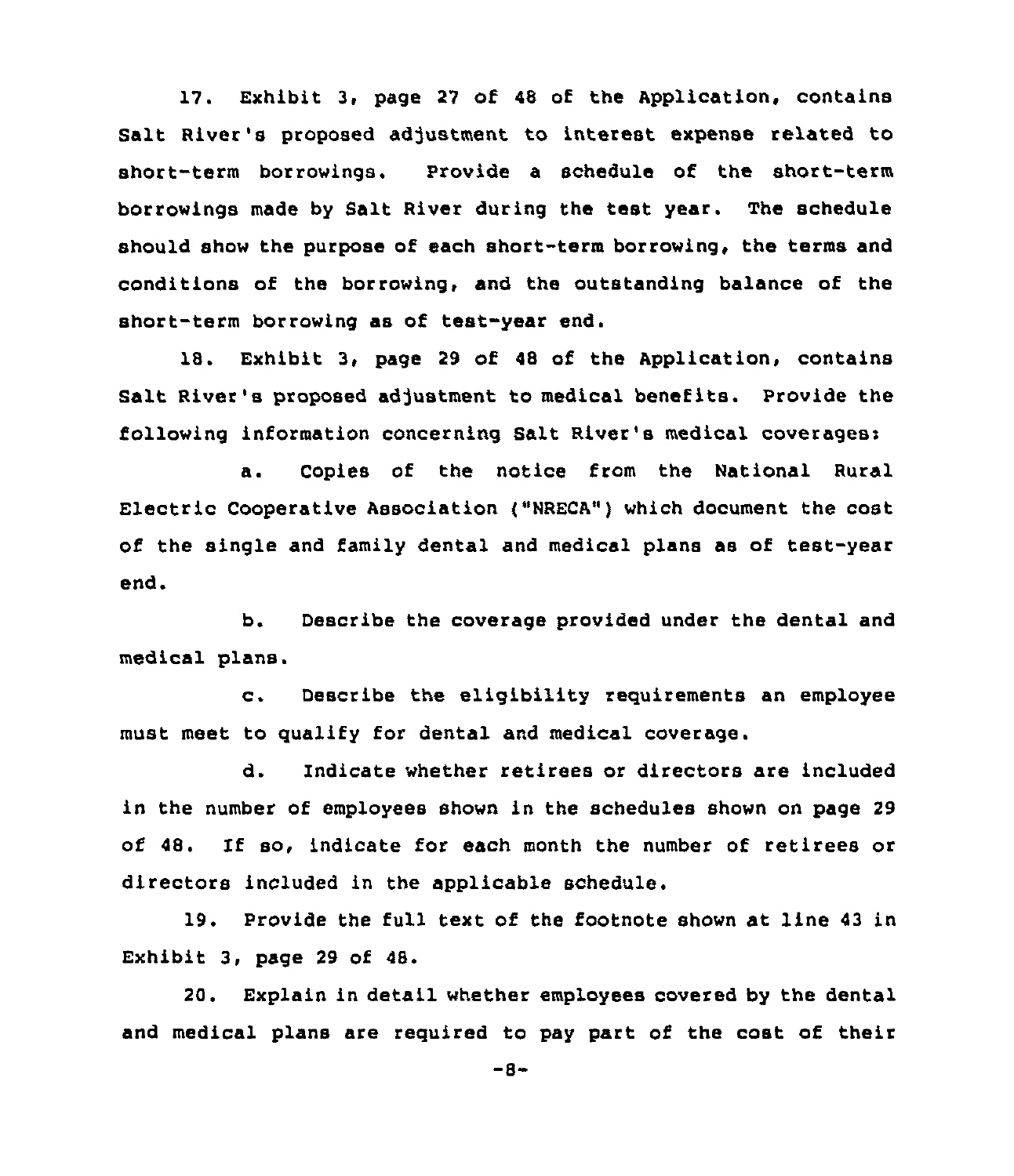coverage. If so, indicate the amount reguired to be paid, using a format similar to that shown on Exhibit 3, page <sup>29</sup> of 48. If no employee payment is reguired, explain whether this has been considered by Salt River.

21. Exhibit 3, page 30 of 48 of the Application, contains Salt River's proposed adjustment to advertising expense. Salt River has proposed to remove \$1,866 in advertising expenses from Account No. 930.1. However, it is stated on line <sup>54</sup> of Exhibit 22, page <sup>5</sup> of 6, that \$1,765.54 is to be removed from this account. Provide a reconciliation of these two amounts and indicate which is the correct adjustment.

22. Exhibit 3, page 31 of 48 of the Application, contains Salt River's proposed adjustment to directors fees and expenses. Pages 32 through 43 of 48 of Exhibit <sup>3</sup> are detailed computer printouts of the fees and expenses summarixed on page 31 of 48. Provide the following information concerning the fees and expenses of Salt River's directors:

a. Indicate how many years each director has served on Salt River's board, and when each term expires.

b. Indicate each director's place of employment and whether health and dental insurance coverage is available at the place of employment.

c. Explain in detail why Salt River pays for dental and medical family plan insurance coverage for its directors.

d. Prepare a schedule listing the time and date of each regular board meeting held during the test year.

 $-9-$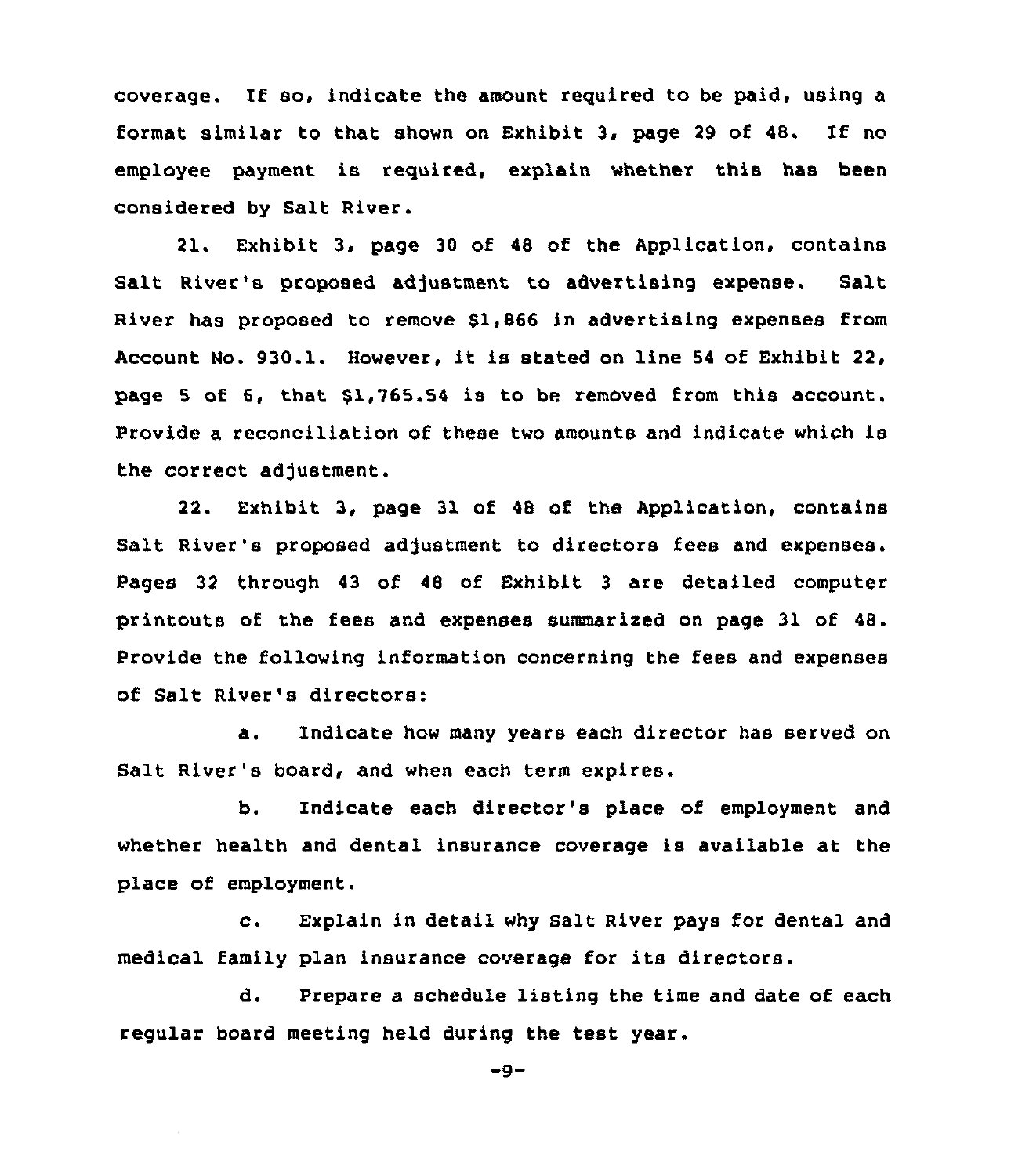e. Prepare <sup>a</sup> schedule listing the time, date, and purpose for each Special Board meeting held during the test year.

f. Explain in detail why newspaper subscriptions are provided by Salt River for its directors.

g. Explain the purpose for two power plant tours taken by the directors during the test year.

h. Explain the purpose of the Congressional Breakfast and explain why all six directors attended.

i. Explain the purpose of the Region <sup>2</sup> and <sup>3</sup> meetings.

i. Explain why a member of the board is paid a per diem to sign checks.

k. Explain in detail why all six directors attended the NRECA Annual Meeting held in February 1992.

l. Explain in detail why all six directors attended <sup>a</sup> NRECA Directors Conference in March 1992.

m. Explain why Salt River reimbursed a director for his attendance at three other distribution cooperatives' annual meetings.

23. provide an analysis of the directors fees and expenses for calendar years 1989 through 1991. For each year, the analysis should show the total amounts paid to or on behalf of each director, using the categories shown on pages 32 through 43 of 48.

24. Exhibit 12 of the Application contains an analysis of changes in balance sheet accounts between the test year and the previous year. Por each of the accounts listed below, explain in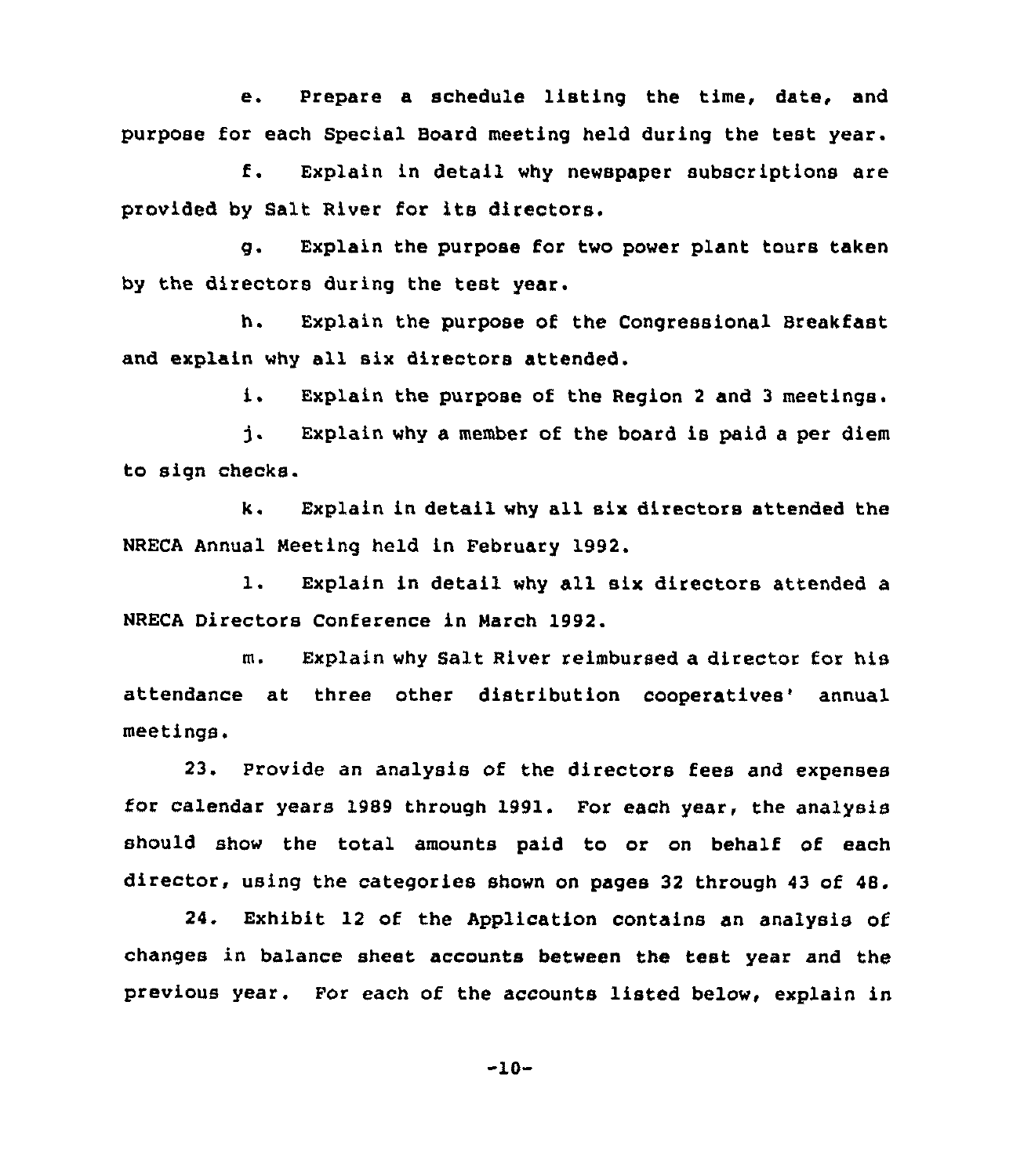detail the reason(s) for the change in the account between the two time periods.

a. Account No. 366 - Underground Conduit, page 1 of 14. Account No. 367 — Underground Conduit and Devices, b. page 1 of 14. c. Account No. 371 - Security Lights, page 1 of 14. d. Account No. 392 - Transportation, page 2 of 14. Account No.  $107.2 - CWIP - Force Account, page 2 of$  $e.$ 14. f. Account No.  $107.22 - CWIP - Hwy 31$ , page 2 of 14. g. Account No. 108.6 - Reserve — Distribution Plant, page 3 of 14. h. Account No. 108.8 —RWIP —Force Account, page <sup>3</sup> of 14. i. Account No. 108.91 — Reserve — Office Furniture, page 3 of 14. **i.** Account No.  $108.92$  - Reserve - Transportation, page 3 of 14. k. Account No. 108.97 — Reserve —Communication, page 3 of 14. l. Account No. 232.1 —Accounts Payable —General, page 9 of 14.

25. For each of the balance sheet accounts listed below, explain in detail the purpose of the account and the nature of the transactions included in the account.

-11-

 $\bullet$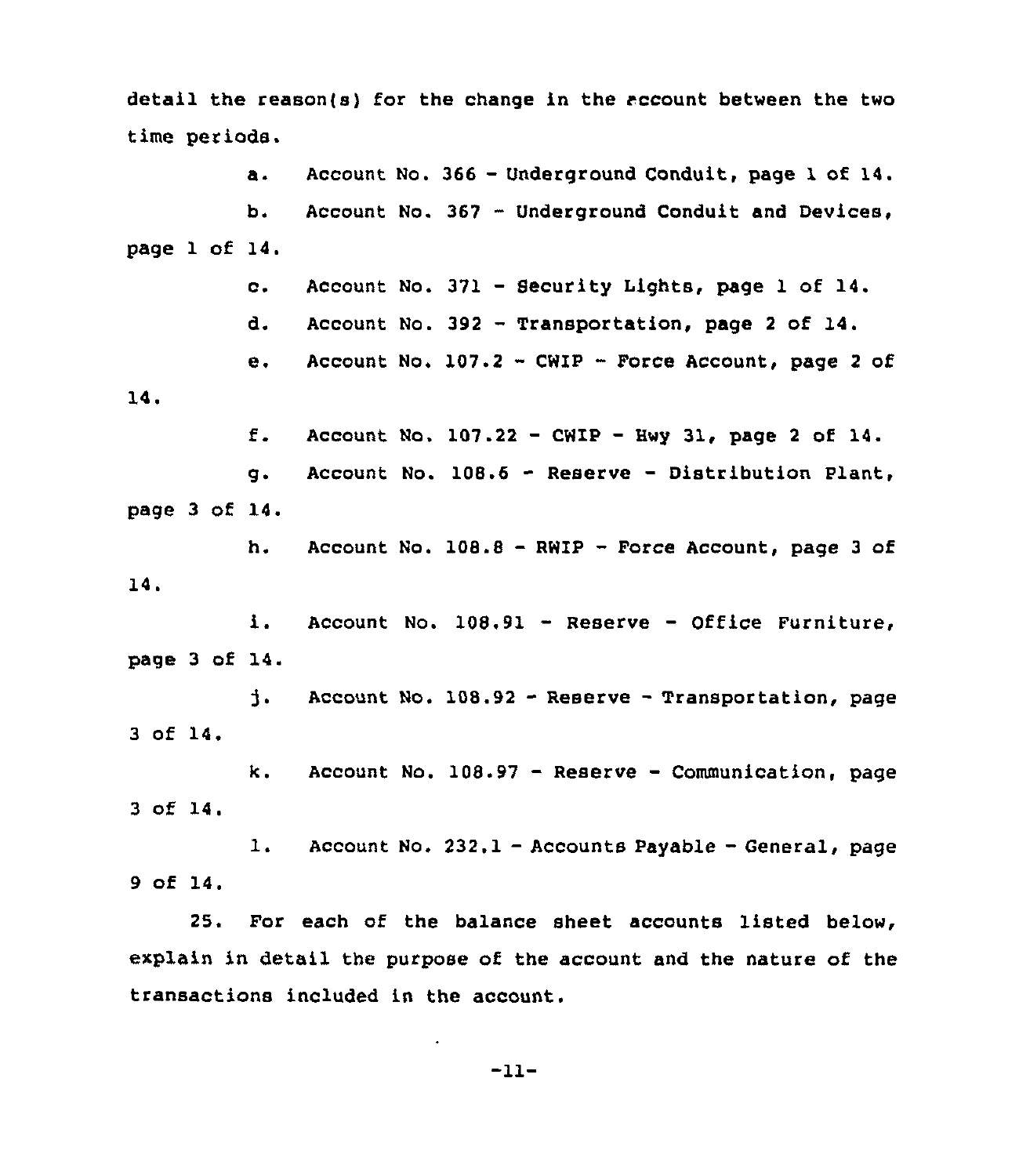a. Account No. 123.16 - Patronage Capital - Dish Wish, page <sup>4</sup> of 14.

b. Account No. 143.1 - Accounts Receivable — Comfort Loans, page <sup>5</sup> of 14.

c. Account No. 186.1 - Prepaid Pension Costs, page <sup>7</sup> of 14

d. Account No. 186.2 —Pension Cost Payable, page <sup>7</sup> of 14.

e. Account No. 224.4 - East Ky. Marketing Loan Program, page 9 of 14.

f. Account No. <sup>253</sup> - Deferred Credits, page <sup>13</sup> of 14.

26. Exhibit 13 of the Application contains an analysis of income and expense account balances for the test year and the previous year. For each of the accounts listed below, explain in detail the reason(s} for the change in the account between the two time periods.

a. Account No. <sup>456</sup> - Other Electric Revenue, page <sup>1</sup> of  $7.$ 

> ь. Account No. 583 —Overhead Line, page <sup>2</sup> of 7.

 $c_{\lambda}$ Account No. <sup>586</sup> - Meter, page <sup>2</sup> of 7.

d. Account No. 593 —Overhead Lines, page <sup>2</sup> of 7.

Account No. <sup>588</sup> - Miscellaneous Distribution Plan,  $\mathbf{e}$ . page <sup>3</sup> of 7.

f. Account No. 902 - Supervision of Consumer Accounts, page 3 of 7.

> Account No. 984 — Uncollectibles, page <sup>3</sup> of 7. g.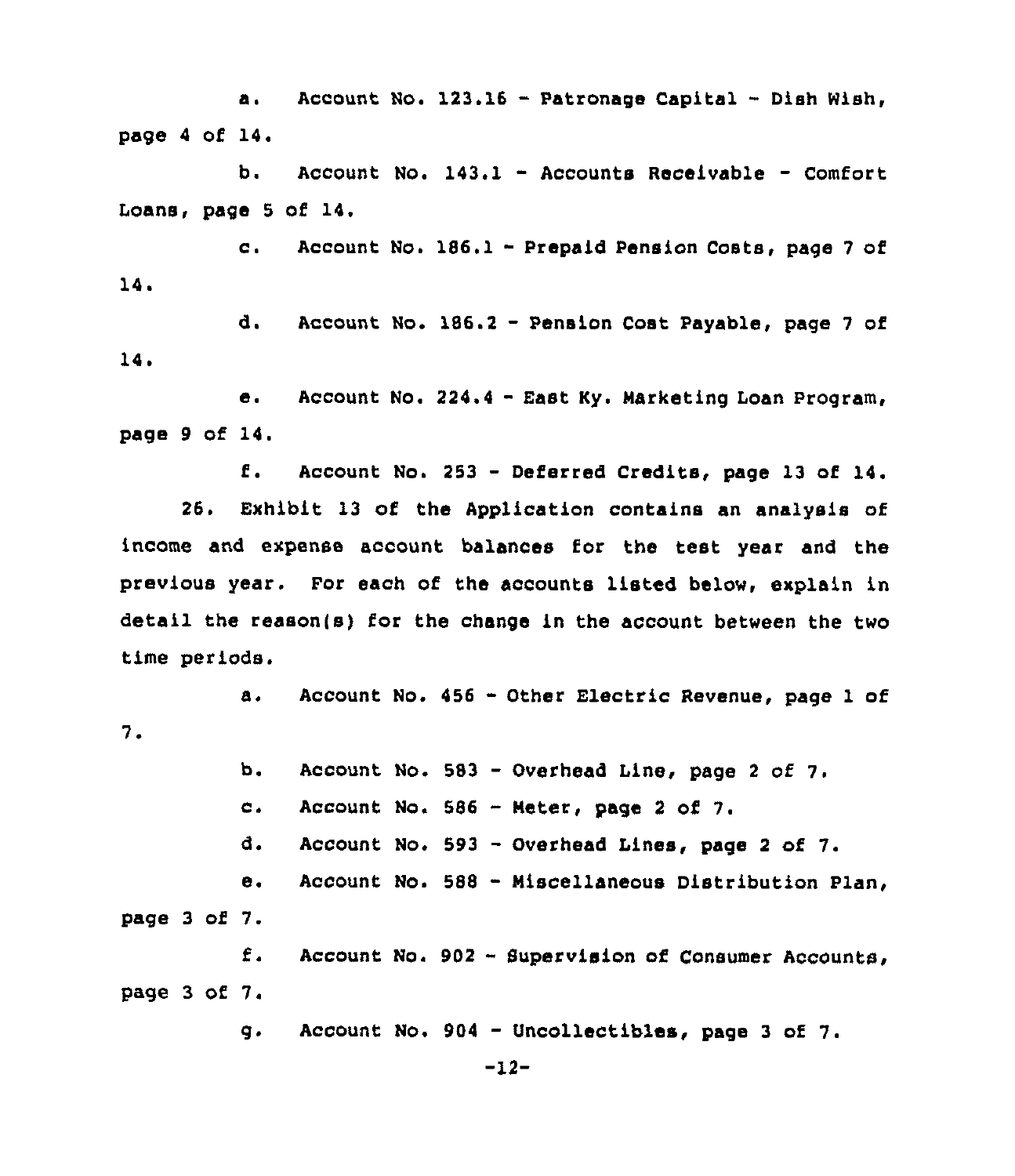of 7. h. Account No. 912 - Demonstration and Selling, page 4

<sup>4</sup> of 7. i. Account No. <sup>920</sup> — Administrative and General, page

> d. Account No. 923 — Outside Services, page <sup>4</sup> of 7.

 $k.$  Account No. 924 - Property Insurance, page 4 of 7.

l. Account No. <sup>926</sup> — Employee Pension and Benefits,

page <sup>4</sup> of 7.

m. Account No. 403.6 - Distribution Depreciation, page 5 of 7.

n. Account No. 408.1 - Property Taxes, page <sup>5</sup> of 7.

o. Account No. 427.3 - Interest CoBank, page <sup>6</sup> of 7.

p. Account No. 431 — Interest — Other, page <sup>6</sup> of 7.

q. Account No. 419 — Interest Income, page <sup>6</sup> of 7.

r. Account No. <sup>415</sup> — Revenue from merchandising, page <sup>6</sup> of 7.

s. Account No. <sup>416</sup> - Expenses of Nerchandising, page <sup>6</sup> of 7.

t. Account No. 424.1 —Patronage Capital —Cosank, page 7 of 7.

27. Provide a copy of the 1992 Audit Report for Salt River's consolidated financial statements.

28. Exhibit 16 of the Application contains a description of the compensation paid for professional services by Salt River. Provide the following information concerning professional services: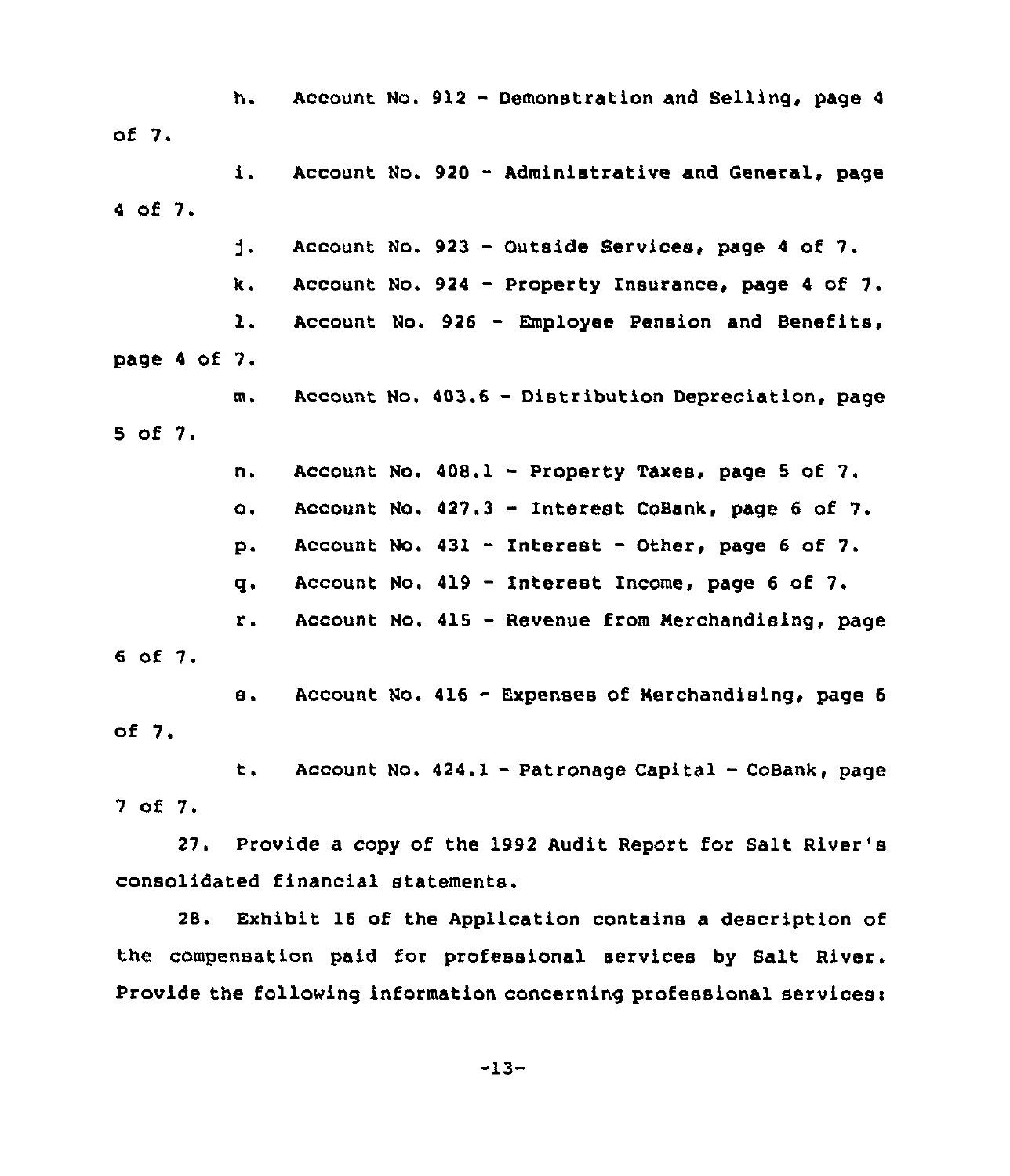a. Explain in detail, how Salt River selected the providers of its legal, engineering, and accounting services.

b. Indicate when Salt River retained its current providers of legal, engineering, and accounting services. Also indicate how frequently the use of these providers is reviewed.

c. If competitive bidding procedures were used to secure these professional services, indicate when the last competitive bidding was performed. Include a listing of all bidders and the bid amounts submitted. If the successful bidder was not the lowest bidder, explain why the successful bidder was chosen.

29. Concerning the accounting services listed in Exhibit 16, page 6 of 96, indicate whether these individual expenditures are of a recurring or non-recurring nature. If Salt River believes the expenses are of a recurring nature, explain in detail the reasons which support the determination.

30. Concerning the engineering services listed in Exhibit 16, page 6 of 96, explain why the retainer paid from February 1992 through July 1992 was half of the amount paid during the remainder of the test year. Also, include a copy of the contract, memorandum of agreement, or other documentation which defines the services and compensation related to the provision of engineering services.

31. Concerning the legal services listed in Exhibit 16, page <sup>5</sup> of 96, for each transaction or group of transactions listed below, provide the test-year level cf expense, a general description of the activity, and explain whether the transaction

-14-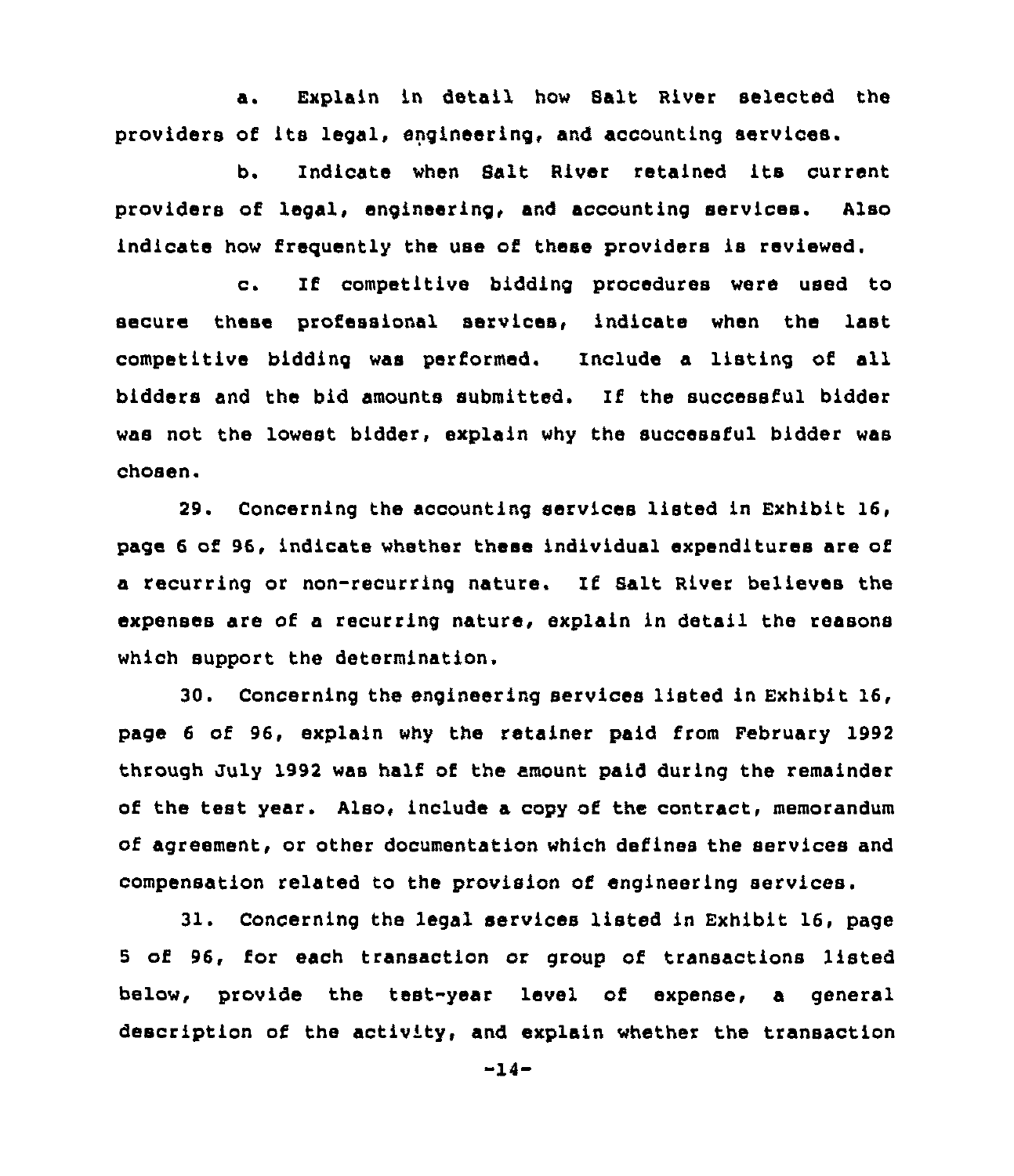represents a recurring or non-recurring expense. If the transaction is considered to be recurring, include the reasons which support this determination.

> Bruce Harned, Et. Al. versus Salt River, 86-0084. a.

be Salt River versus City of Bardstown, 91-0073.

Salt River versus LGAE, 91-0168.  $\mathbf{c}$ .

d. Revisions to Articles of Incorporation.

Proposal on Retirement of Capital Credits. ē.

 $f$ . Hardscrabble Farms.

g, Transfer of Employee and Breach of Contract, page 60  $of 96.$ 

32. Exhibit 17, pages <sup>2</sup> through <sup>4</sup> of <sup>4</sup> of the Application, contains the board policy concerning the compensation and expenses of directors of Salt River. Section II, part C, states that each director will be furnished with a company credit card. Provide the following information concerning the use of company credit cards:

a. Indicate how many company credit cards have been issued to Salt River's directors and employees,

b. Supply a copy of Salt River's policies concerning the use of company credit cards. Explain in detail the controls exercised over the use of these credit cards.

c. Prepare <sup>a</sup> schedule, by month, showing the credit card activity. The schedule should list the individual assigned <sup>a</sup> credit card, the amount of charges made on that card, <sup>a</sup> description of the charges, the Uniform System of Accounts ("USoA") account

-15-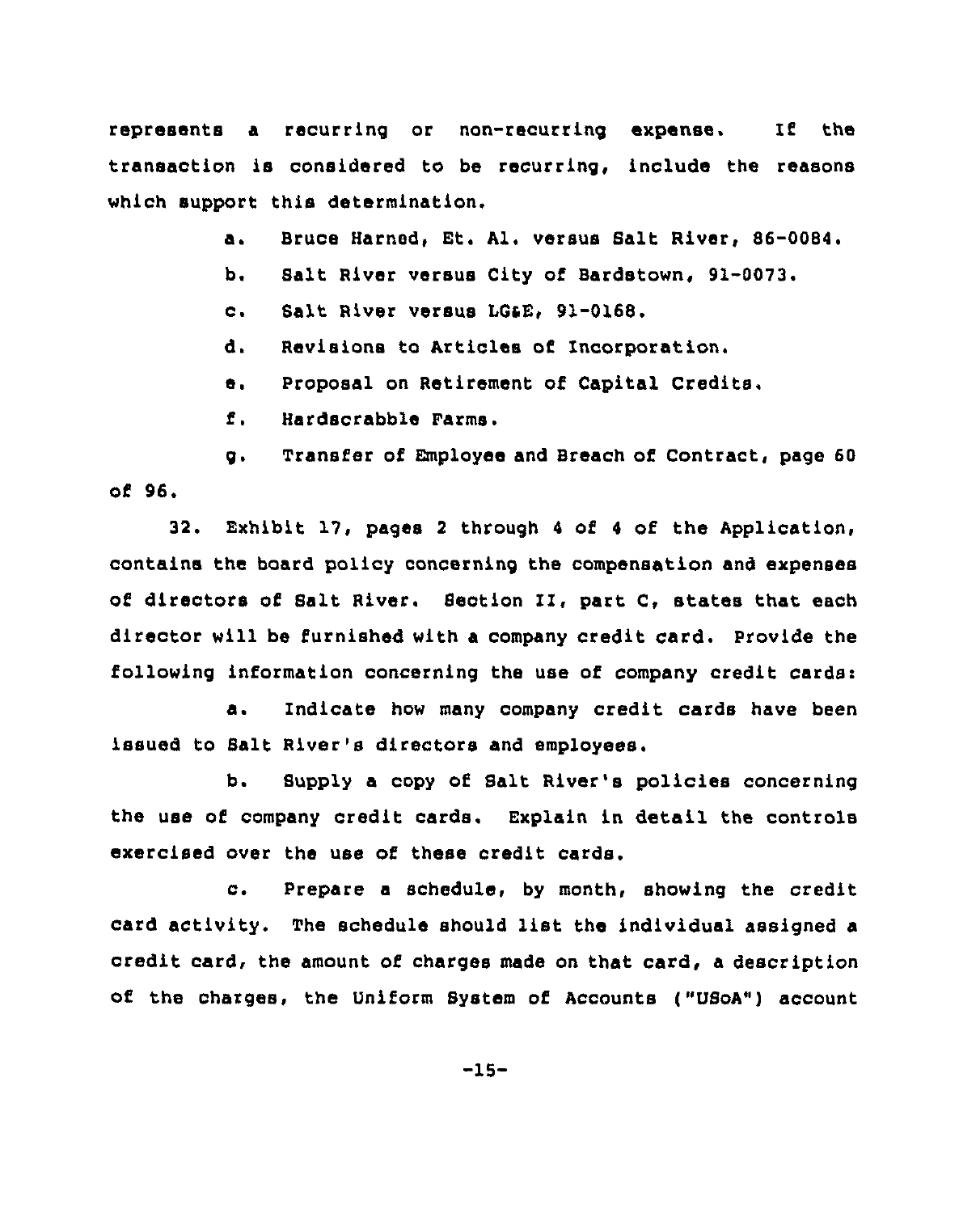number debited or credited, and the amount of any reimbursements received.

33. Exhibit 17, page <sup>4</sup> of <sup>4</sup> of the Application, includes the policy statement that the Treasurer of Salt River will be paid an additional meeting fee of \$125 per month for time involved in carrying out official duties, plus mileage. Explain in detail why this compensation is considered to be necessary. Also, explain in detail why such an expense should be included for rate-making purposes.

34, Exhibit 20 of the Application contains a listing of Salt River's test-year capitalisation policies. Provide a clarification of the narrative contained on lines 40 through 43 of this exhibit.

35. Exhibit 21 of the Application contains Salt River's financial management plan, with the current equity management plan at Section II, part G. Provide the following information concerning the equity management plan:

a. Explain how the rate of growth in rate base and the TIER objective were determined.

b. Indicate the rotation cycle Salt River is following for the general retirement of capital credits and explain how the rotation cycle was determined.

c. Indicate the last year of capital credits included in Salt River's most recent general retirement of capital credits.

d. Explain in detail how the payment of deceased members' capital credits was handled prior to the adoption of the plan on April 2, 1992.

-16-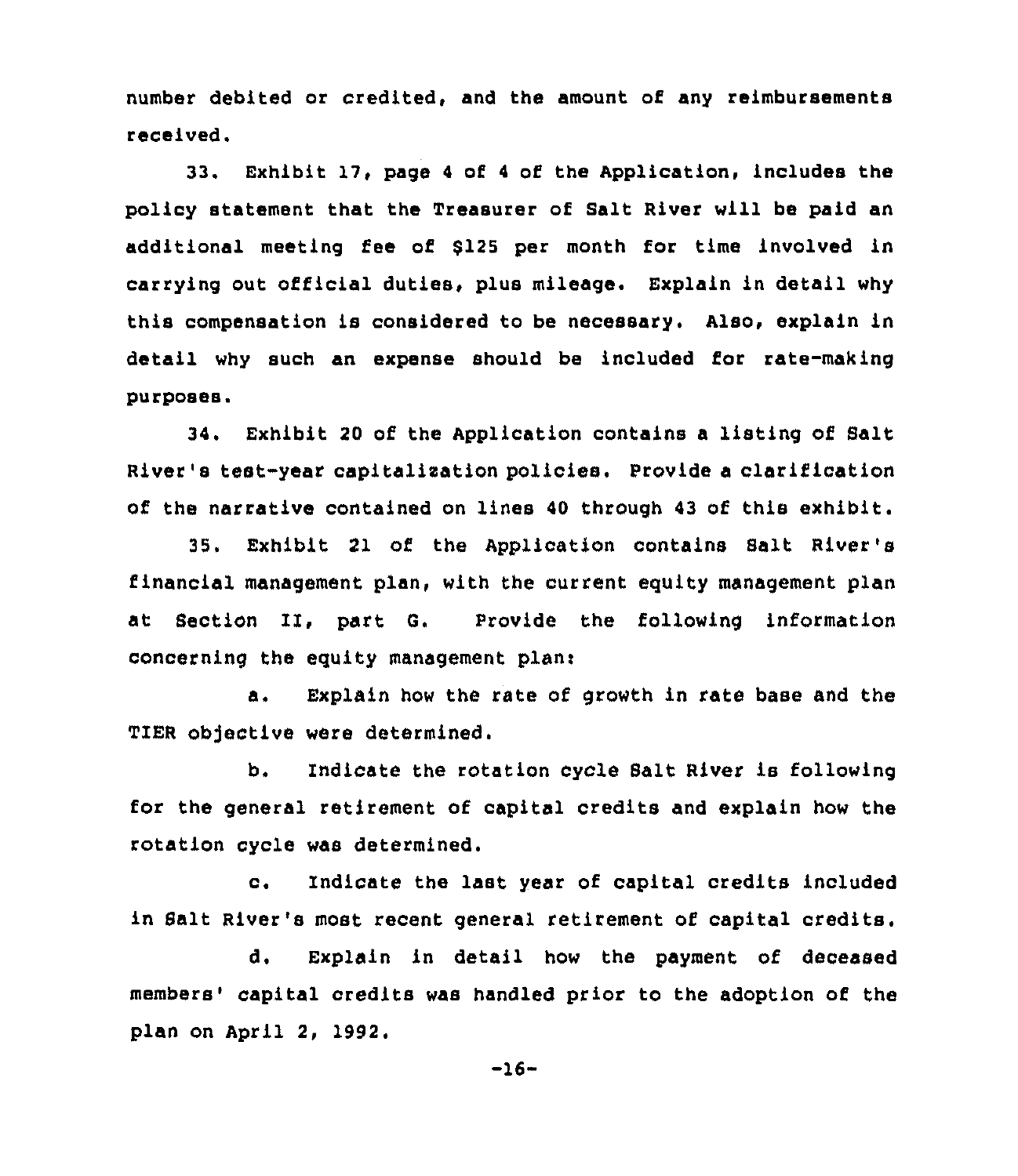e. Explain in detail why Salt River has decided to discount the capital oredits paid to deceased members' estates. Include any studies, surveys, or other analysis relied on in developing this policy.

f. Explain why the approach used by Balt Aiver to discount capital credits is not based on the years contained in a normal rotation cycle rather than the years from the last general retirement.

g. Supply any information available on other cooperatives which are currently using the discounting method employed by Salt River. Include the name of the cooperative, the state in which the cooperative operates, the name and telephone number of a contact person, and any written documentation describing the capital credit payment provisions of Chess cooperar,ives.

36. Concerning the payment of deceased members' capital credits, provide the following information'.

Por each month of the test year, indicate the number Δ. of deceased members' estates and the dollar amount paid.

b. Por each month of the test year after the April 2, 1992 adoption of the financial management plan, indicate the amount paid to deceased members' estates and the amount recorded on Salt River's books as donated capital.

c. Calculate the amount of capital credits which would be paid to a deceased member's estate with the following hypothetical conditions <sup>i</sup>

-17-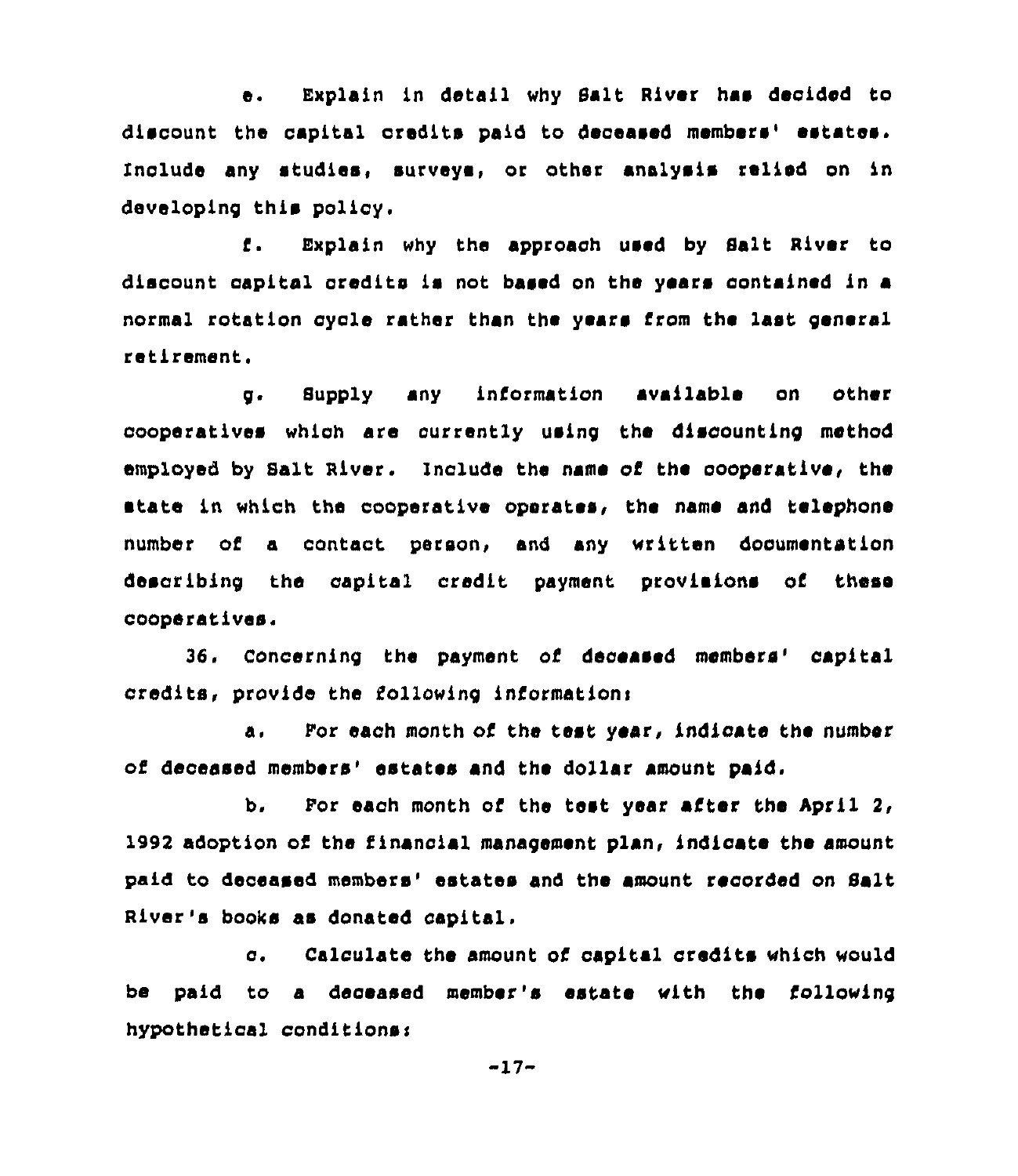(1) Nember )oined Salt River on January 1, 1989.

(2) Member passes away on July 1, 1992, and a properly prepared application is submitted to Salt River requesting the payment of the capital credits.

(3) The capital credits assigned to the member were as follows: 1989 - \$55; 1990 - \$60; 1991 - 840.

37. Exhibit <sup>22</sup> of the Application contains a listing of advertising transactions for the test year. For each of the listed transaotions, provide an example of the advertisement covered by the transaction. Zn the case of radio spots, provide a copy of the text of the advertisement.

a. Account No. 909 - Check No. 9296 - National Safety Counoil - Farm safety brochures.

b. Account No. 909  $\epsilon$  913 - Check No. 9409 - Ky Standard - Electrical safety.

c. Account No. 909  $\varepsilon$  913 - Check No. 9413 - Pioneer News - Rental display.

d. Account No. <sup>913</sup> - Check No. <sup>9594</sup> - Salt River Arcadi - Ads.

e. Account No.  $913$  - Check No.  $9743$  - Ky Standard -

f. Account No. <sup>913</sup> —Check No. <sup>11277</sup> - Design services brochures.

Ads.

g. Account No.  $913$  - Check No. 10788 - Ky Standard -Publications.

 $-18-$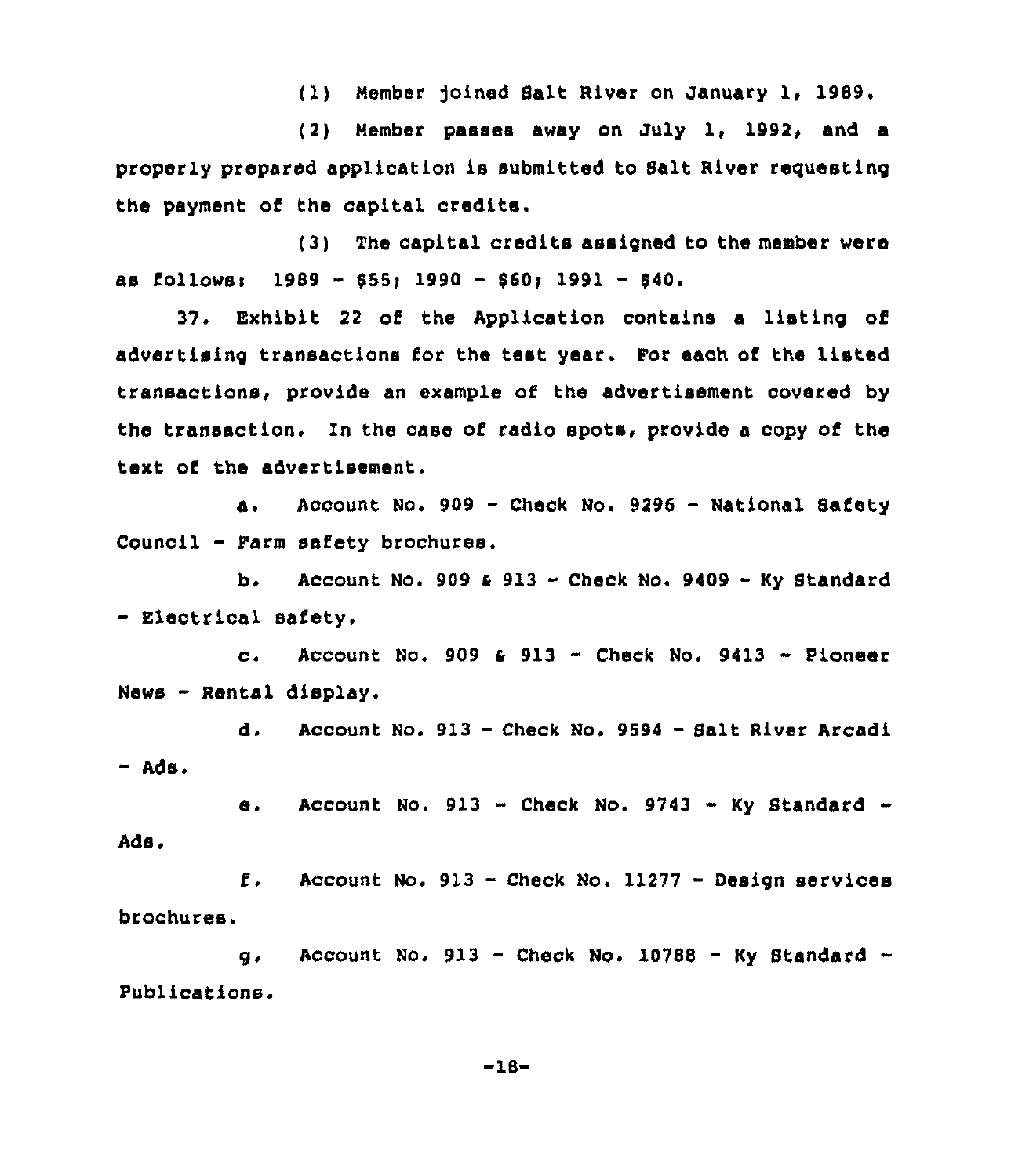h. Account No. 930.1 - Check No. <sup>9418</sup> - WERT — School electricity program.

i. Account No.  $930.1$  - Check No.  $9589$  - WBRT - Ad for meter-reading.

t. Account No. 930.1 - Check No. 9916 - Ky Standard -Ad for meter-reading.

k. Account No.  $930.1 -$  Check No. 10098 - Ky Standard -Electricity program.

38. Exhibit 22, page 3 of <sup>6</sup> of the Application, contains references to cash receipts related to Electric Thermal Btorage ("ETS") sales. Provide the following information concerning Salt River's sales of ETS units:

a. Describe the accounting entries made to record the purchase and sale of ETS units. Include the USoA account numbers with the description.

b. Explain in detail why cash receipts are recorded in Account No. 913, which is an expense account.

c, The identified receipt transactions all indicate the receipts are from East Kentucky. Explain East Kentucky's involvement with ETB sales at Salt River.

d. Supply copies of any cost/benefit analysis performed by Balt River or any other party reflecting the benefit of the ETB program to the cooperative.

39. Exhibit 23 of the Application contains a schedule of test-year expenses recorded in Account No. 930. For each of the items listed below, explain in detail the purpose of the item,

 $-19-$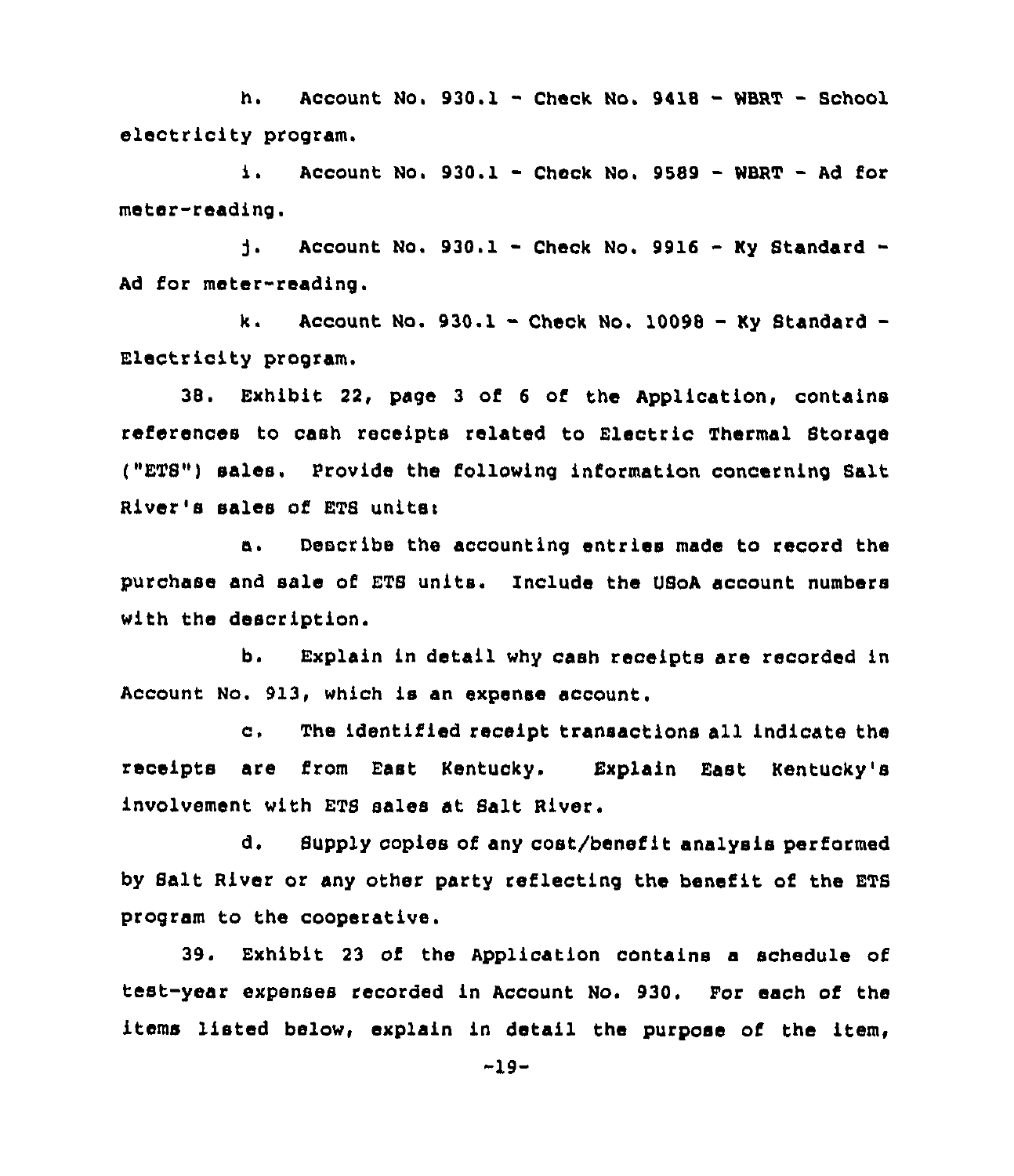whether Salt River believes the item represents a recurring expense, and why the expense should be included for rate-making purposes.

a, Ref . 19909294, <sup>19909297</sup> <sup>4</sup> <sup>19909416</sup> - Employee Christmas party.

b. Ref. <sup>19909301</sup> - membership surveys from NRECA.

c. Ref. 86109398, 86109863 & 86110303 - Candy purchases.

d. Ref. <sup>19909564</sup> - Poster subscription from Clement Communications.

e. Ref. 19909838 - Entry Fee for Council of Rural Electric Communicators.

f. Ref. 19909927, 19910952, 19911052, 1991056, 19911092, 19912033, 19912275, 19912131 & 19913117 Tuition reimbursements for classes/seminars at Bpalding College and the University of Louisville.

g. Ref. <sup>86109787</sup> <sup>4</sup> <sup>19913237</sup> - Compensation survey from NRECA.

h. Ref. 19911085 — Secretary Day 1992.

Ref. 86110288, 19911278, 19912307 & B6111216 - $1.$ Subscriptions for Tech Folio, Employee Relations, Health Lines, and Rural Electrification.

> $\mathbf{1}$ . Ref. <sup>19911124</sup> <sup>4</sup> <sup>19911379</sup> - Employee Picnic.

k. Ref. <sup>86110523</sup> - Dues to the National Rural Economic Developers Association.

l. Ref. <sup>86110686</sup> -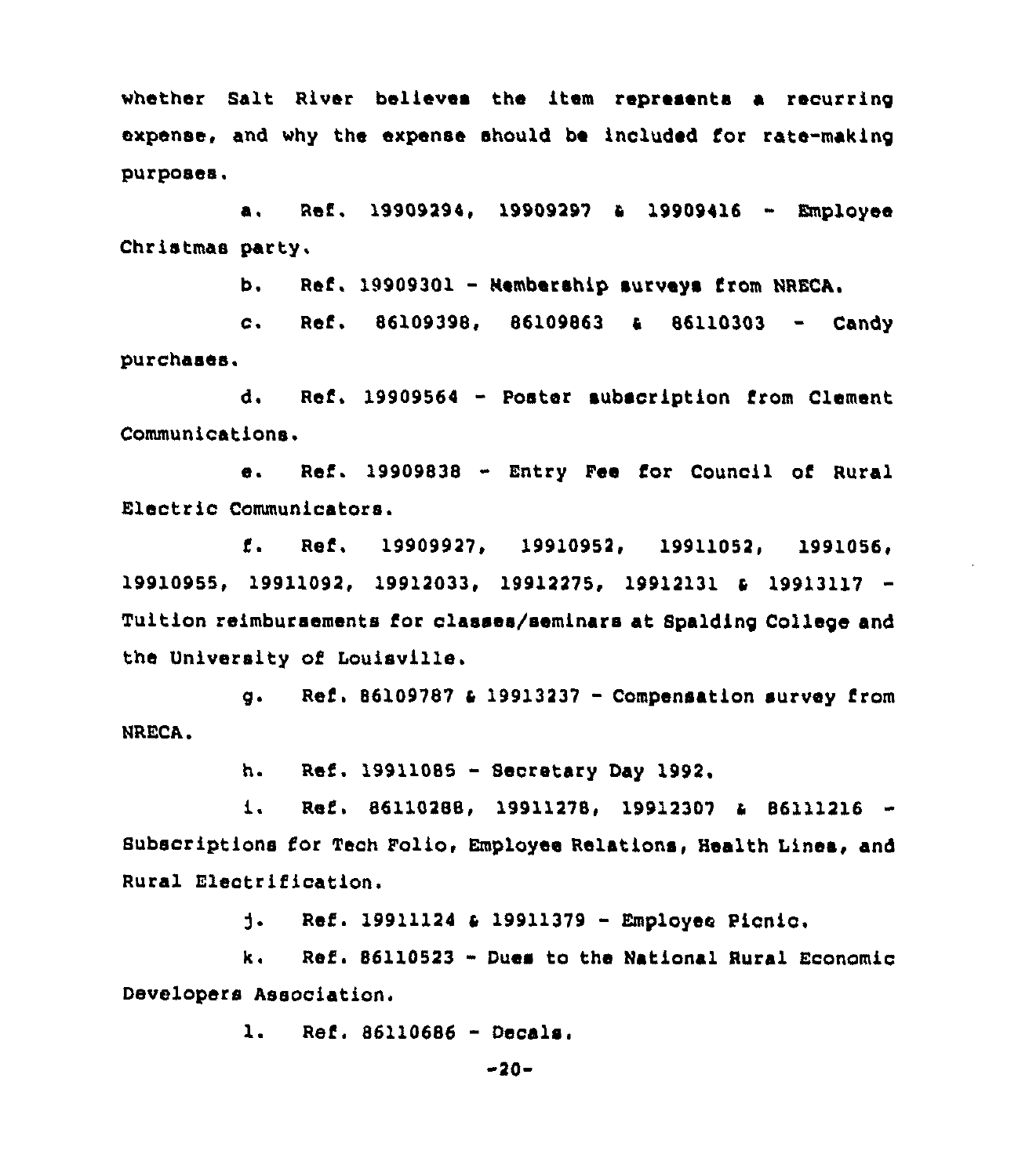m. Ref. <sup>19912032</sup> - HIE Program.

n. Ref. <sup>19912135</sup> - Nember tour of power plant.

o. Ref. <sup>86110922</sup> <sup>6</sup> <sup>86110906</sup> - Flowers and Flags.

p. Ref. <sup>86111062</sup> - Dues to Utilities Communication,

College. q. Ref. 19912750 — Contribution to St. Catherine

r. Ref. 86111117 & 86111214 - Caps.

40. Prepare a schedule listing all expenses associated with the Annual Meeting, recorded during the test year. The expenses may be grouped into similar or related categories. For each expense or group of expenses, describe the nature of the expense.

41. Exhibit 24 of the Application contains the actual rate case costs incurred by Salt River for December 1992. Balt River also indicated that it would provide monthly updates of its actual rate case costs incurred. Balt River was instructed in Item 26 of the January 21, 1993 Order to include copies of invoices received from vendors for these costs. The expense included in Exhibit <sup>24</sup> was not accompanied by any documentation or invoices. Provide the documentation originally requested in item 26. In future updates, Salt River should provide the information on rate case costs originally requested in Item 26, by the 20th of the month following the reporting month.

42. Indicate whether Salt River has established any branch offices. If branch offices have been established, provide the following information for each office:

a. The location of the office.

-21-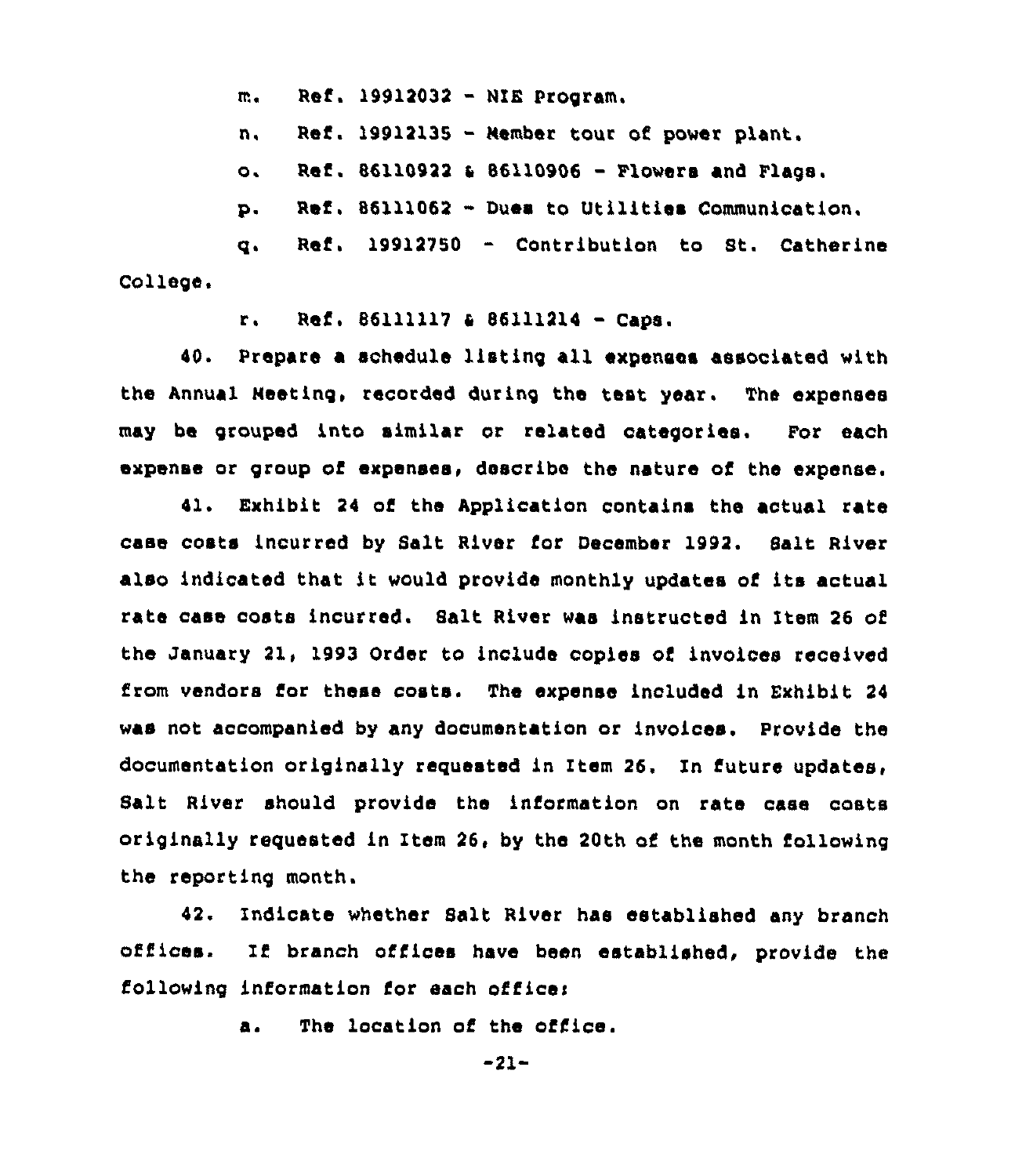b. The date the office was established.

c. The number of employees staffing the office.

d. Indicate whether the office site is owned by Salt River or leased. If leased, include the terms and conditions of the lease.

e. The cost to operate the branch office incurred during the test year.

f. Submit copies of any cost/benefit or other analysis performed indicating the need for the branch office. If no formal analysis was performed, explain in detail how the need for the office was determined.

43. As noted in Exhibit 14 of the Application, Salt River has a wholly owned subsidiary, the Salt River Service Corporation ("Service Corporation"). In Administrative Case No. 326,<sup>1</sup> the Service Corporation was identified as Balt River's subsidiary involved with the distribution and sale of satellite-delivered television programminq services ("satellite-TV"). In Administrative Case No. 326, the Commission established guidelines addressing regulatory concerns, protection of utility resources, access to subsidiary books and records. and reporting requirements. As part of the reporting requirements, when filing a general rate case, cooperatives were required to provide updates

 $\mathbf{1}$ Administrative Case No. 326, An Investigation Into the Diversification of Rural Electric Cooperative Corporations Into the Satellite-Delivered Television programming Services, final Order dated march 18, 1991.

 $\overline{\mathbf{2}}$ Id., Appendix A.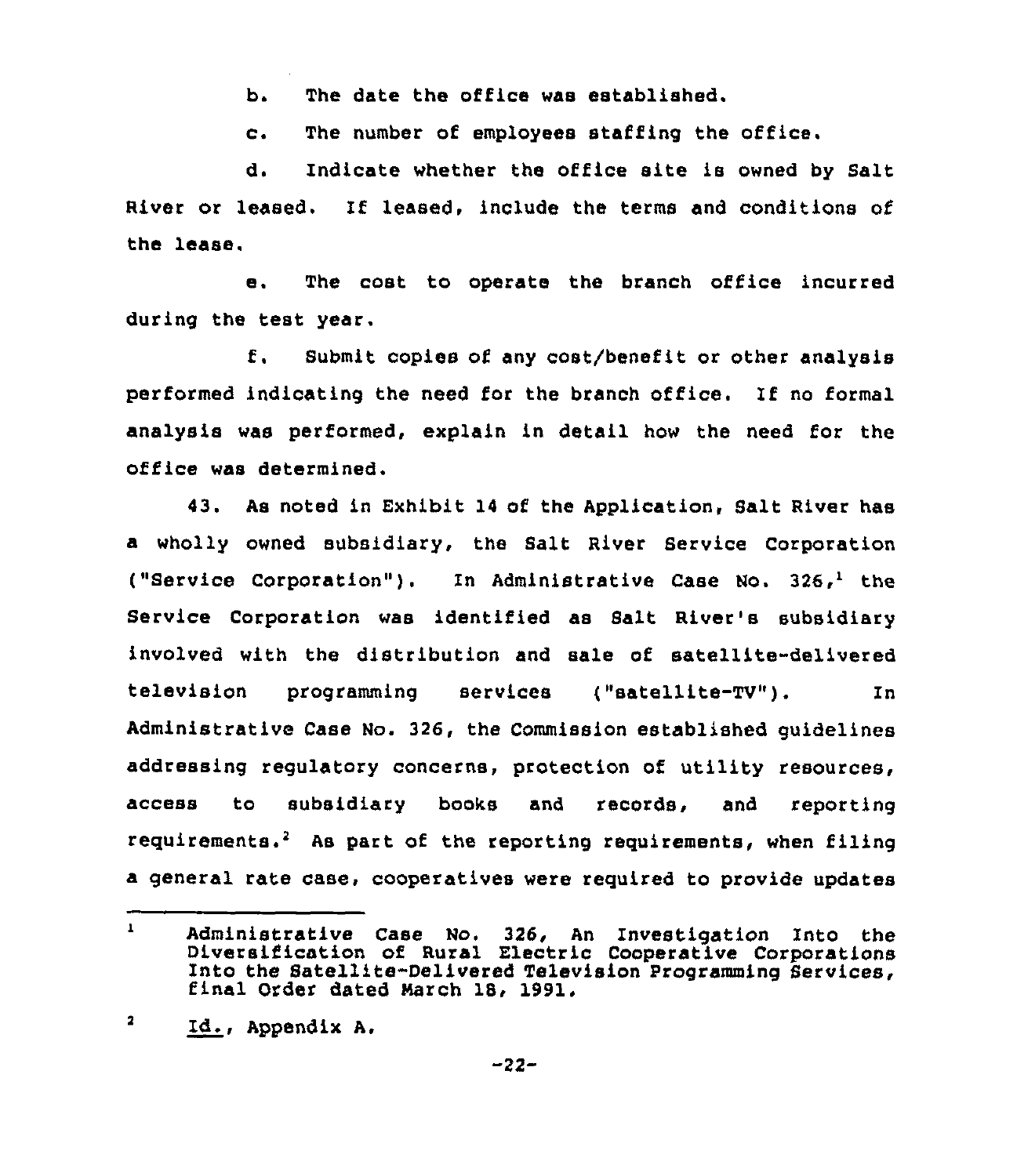on any contract or agreement relating to satellite-TV involvement in force during the test year. In addition, the cooperatives were to provide explanations supporting the use of the cost allocation methodologies implemented to ensure the proper assignment of common joint costs. These explanations were to include any documentation which supported the use of the particular allocation methodology. Provide the information concerning the Service Corporation as outlined in the guidelines issued in Administrative Case No. 326.

44. Concerning the Service Corporation, provide the following informationi

a. Indicate the amount of investment Salt River has made in the Service Corporation, both during the test year and since the Service Corporation's inception.

b. Identify the source of all funds used to support the investment in the Service Corporation.

c. Indicate the amount of any loans, outstanding as of test-year end, made by Balt River to the Bervice Corporation. Include a schedule of these loans, showing the principle amount outstanding, the date of maturity of the loans, the interest rate, and the annual installments or principle and interest payments.

d. Describe any other financial assistance Balt River has provided to the Service Corporation, both during the test year and since the Service Corporation's inception.

e. Submit <sup>a</sup> detailed schedule containing each transaction recorded in Account No. 146, Accounts Receivable from Associated Companies, and Account No. 234, Accounts Payable to

-23-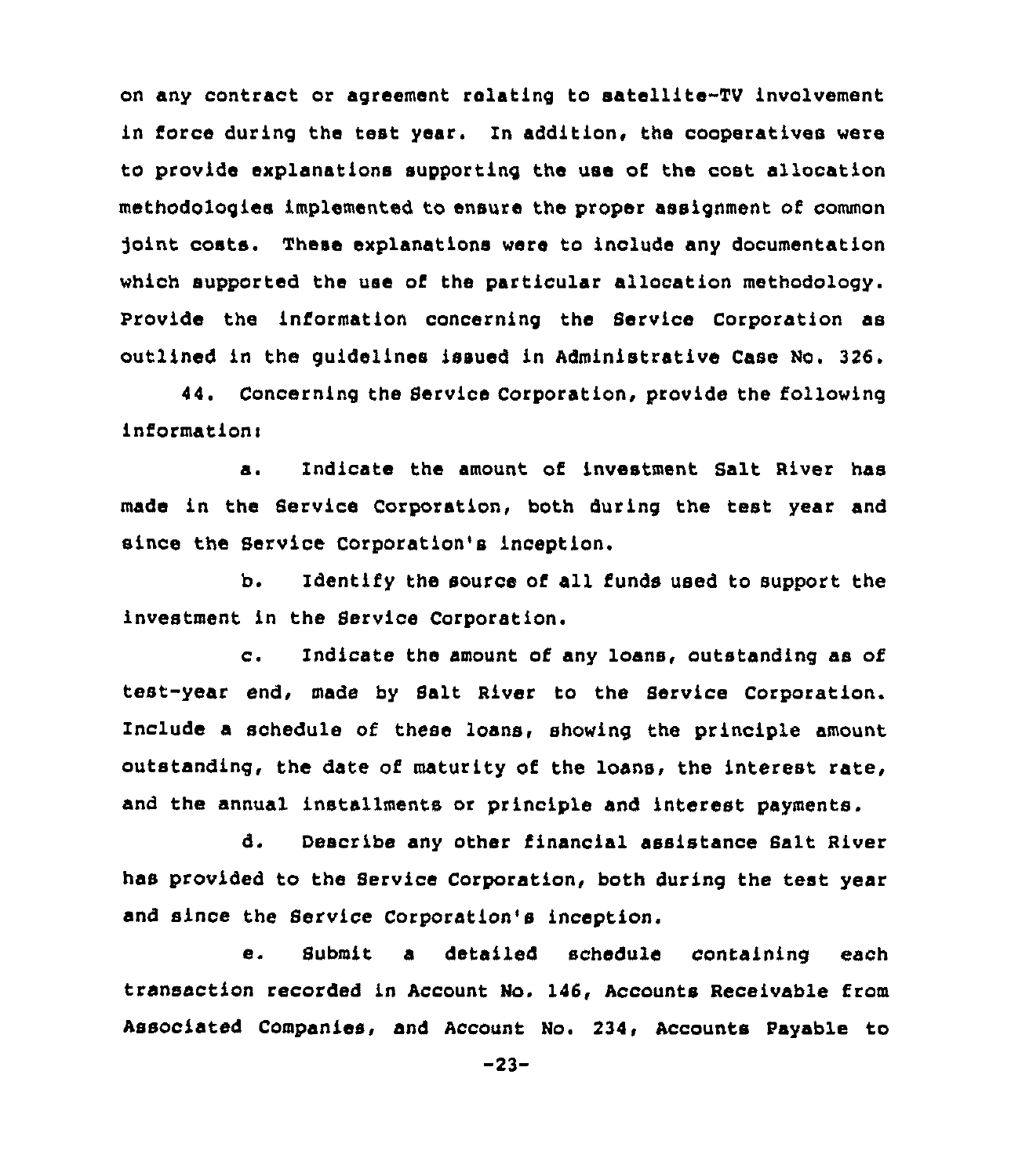Associated Companies during the test year. The schedule should include, but not be limited to, the date of the transaction, a document reference, the amount, and a description of the transaction.

f. Submit <sup>a</sup> detailed schedule containing any other transactions between Salt River and the Service Corporation not included in the schedule requested in part (d) above. The detail shall be the same as was requested in part (d).

g. Submit copies of all policies and procedures in effect at Salt River during the test year dealing with the treatment of cost allocations and asset transfers between Salt River and the Service Corporation.

h. Prepare a schedule identifying each director, manager, or employee of Salt River who performs some service or holds a position with the Service Corporation. Identify the service or position held with the Service Corporation and provide the compensation received by each individual from the Service Corporation during the test year.

i. Prepare <sup>a</sup> schedule showing the time and date of the board of directors regular meetings.

i. Submit copies of the minutes of the board of directors regular meetings for both Balt River and the Service Corporation, held during the test year.

45. Reference Application Exhibit 4. Upon reviewing this Exhibit, it was noted that Salt River proposes to move some schedules to a flat rate while others remain at a multi-step rate.

-24-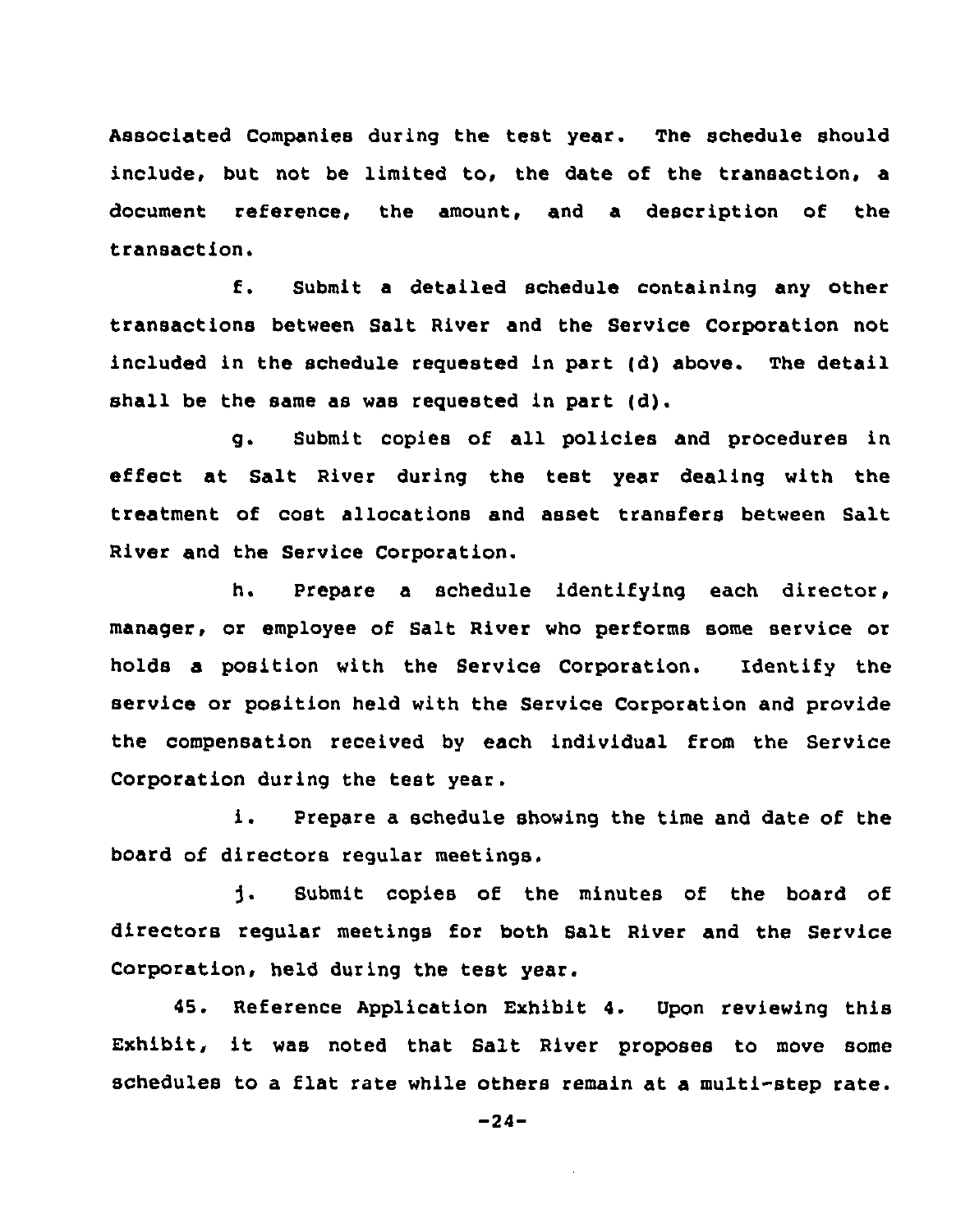For each rate schedule, explain why it is proposed to move to a flat rate or remain at a multi-step rate. Why were all rates not changed to a flat rate?

46. Reference Application Exhibit 3, page 47. Explain why Salt River's total sales figure of 8516,799 differs from the sum of the sales figures on the monthly FAC reports during the period December 1991 to November 1992. Show any calculations needed to reconcile these figures.

47. Reference Application Exhibit 5. Provide an analysis showing for each rate schedule the total KWH in each rate block as per the existing tariff and compute the current revenue for each block.

48. Reference Response of February 18, 1993 to Commission Order dated January 21, 1993, Item 15, page 10. What are the reasons for taking out the temporary service section? Are there any customers currently receiving temporary service?

49. Reference Response of February 18, 1993 to Commission Order dated January 21, 1993, Item 15, pages 13-16. For Schedule OL, what are the reasons it was rewritten? Are there any customers currently on Schedule OL who will be affected by these changes?

50. For each month of the test year provide a copy of the power bills received from East Kentucky.

51. Reference Application Exhibit 3, page 45. For the proposed increase in revenues of \$12,737, provide all supporting calculations used to compute this amount.

-25-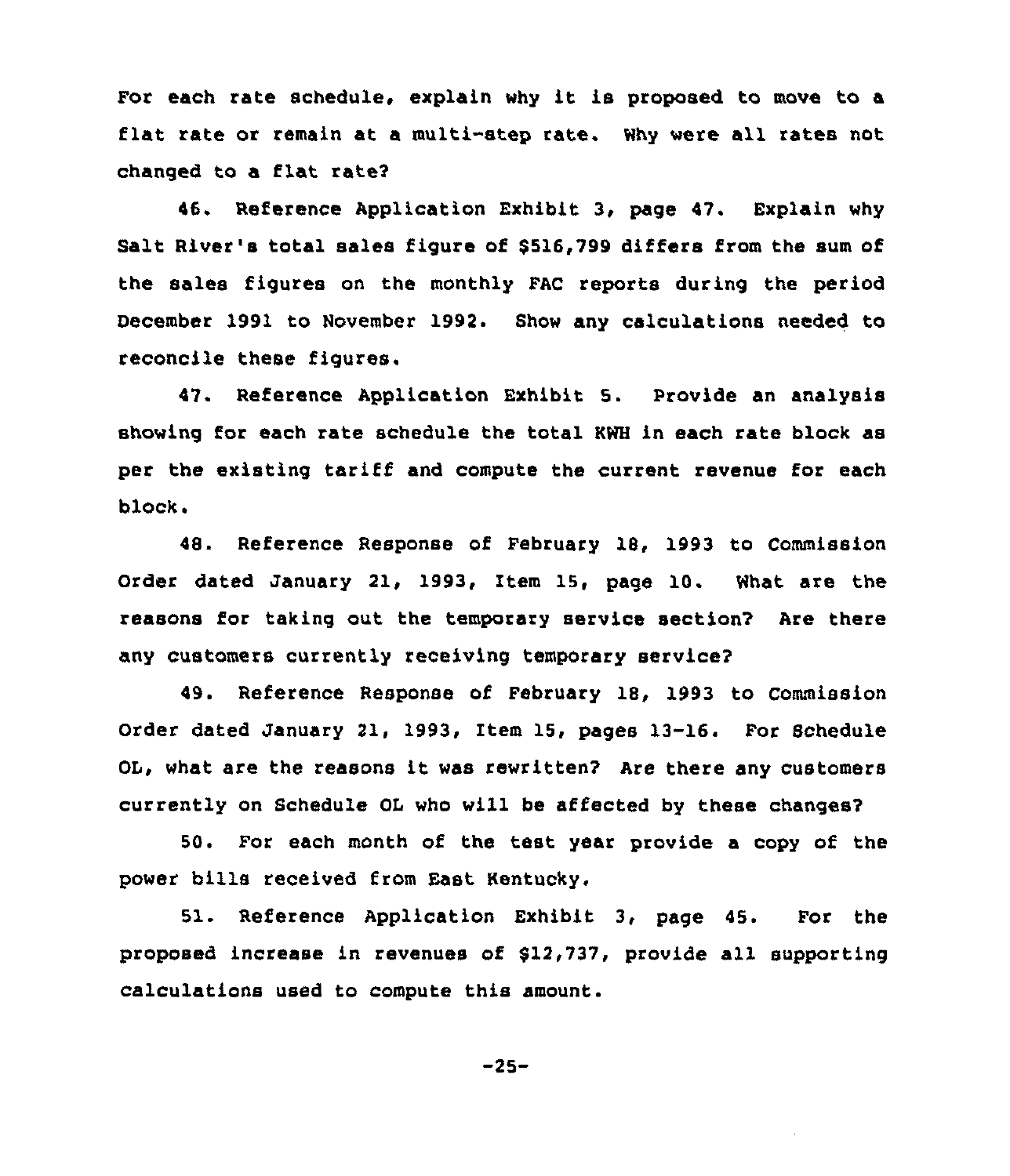52. Reference Application Exhibit 3, page 48. What caused excess contract demand to be reduced by \$33,055? Include all calculations and workpapers.

53. Reference response of February 18, 1993 to Commission Order dated January 21, 1993, Item 15, page 17. Under the section Conditions of Service, <sup>a</sup> proposed change in language adds "at cost to the customer." How are charges currently being collected? Why did Salt River feel there was a need to add this language to the tariff?

The following questions concern the coat-of-service study, Exhibit 26, and the testimony of Nr. Stansberry, Exhibit 29.

54. Provide a copy of the users manual for the cost-ofservice study program which you have employed for this case.

55. For footnote <sup>A</sup> on Schedule A, Exhibit 26, explain the derivation of the percentages used to allocate the categories: land and land rights, structures and improvements, and office furniture and equipment.

56. On lines 8 and 9 of Schedule A, Exhibit 26,

a. Explain why line <sup>8</sup> is allocated solely to outdoor lighting.

b. Explain why lines 8 and <sup>9</sup> should not be combined.

57. Salt River seems to be using some variation of the minimum sixe methodologies as outlined in NARUC's Electric Utility Cost Allocation manual in footnotes c, <sup>d</sup> and e on page <sup>6</sup> of 12 in Exhibit 26. Provide an explanation, as well as the xeroxed pages and citations documenting the usage of the minimum mile, minimum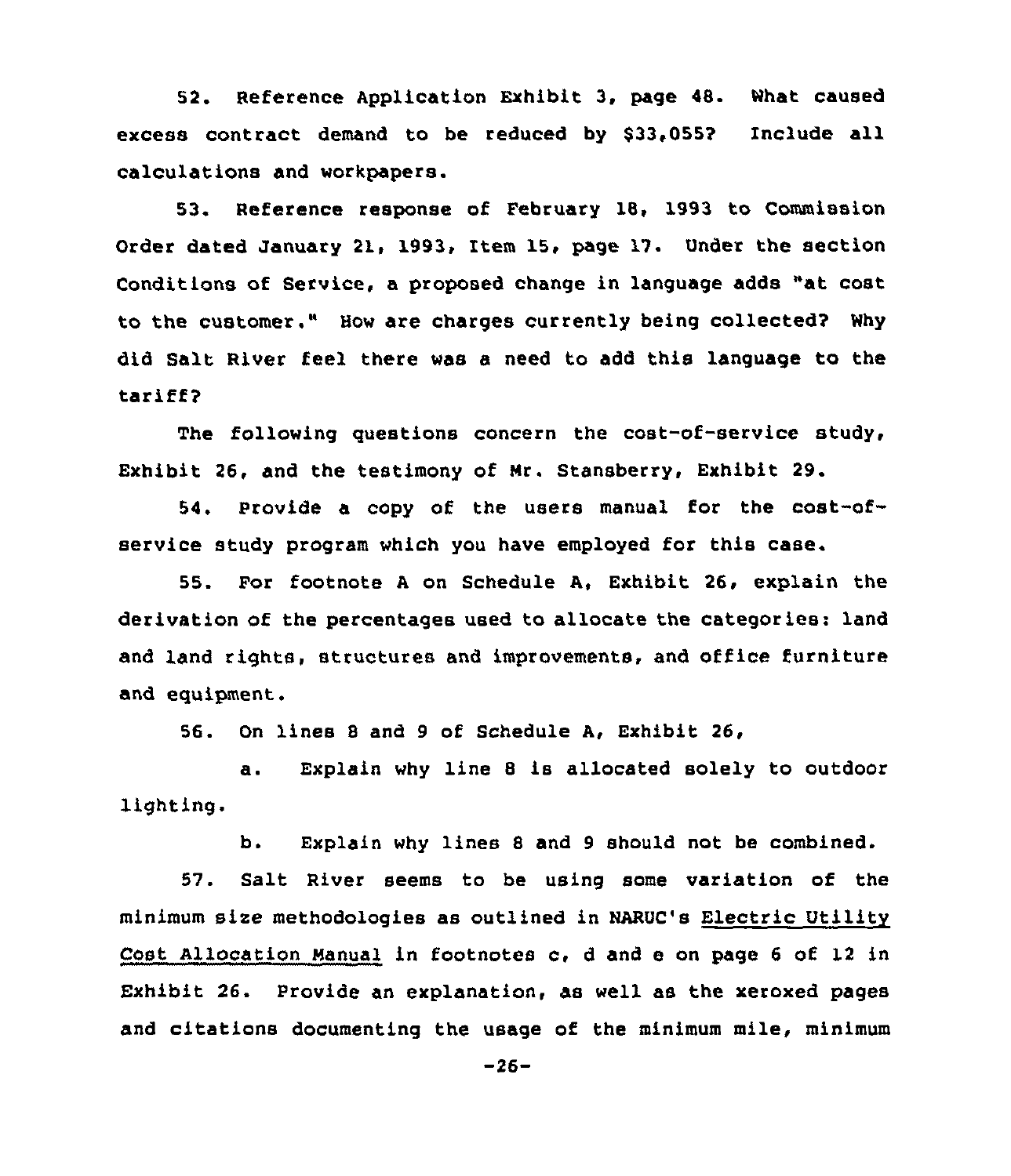investment and the Y-Intercept methodologies from a generally accepted industry or regulatory (NARUC) source.

58. Concerning footnote c on page 6 of 12 in Exhibit 26, explain why fifteen 35' poles and 2 miles of cable were used to calculate the cost of the minimum mile for primary lines.

59. Refer to the Y-Intercept method in footnote <sup>d</sup> on page 6 of 12 of Exhibit 26 and Exhibit 29, testimony Exhibit 3.

a. Why did Salt River change from a minimum size type methodology to a regression based methodology for this particular category2 Bow do the results change if you use a minimum size type methodology2 Explain.

b. Is this methodology the same as the zero-intercept methodology? Explain.

c. Does the CONV column on page <sup>1</sup> and the CSP column on page <sup>2</sup> of Exhibit 29, testimony Exhibit 3 represent the average installed book cost of each size transformer? If not, then explain what the respective columns represent.

d. According to NARUC's Electric Utility Cost Allocation Manual, section <sup>4</sup> on page 94, the zero-intercept of transformer cost should be determined by using the cost per transformer by type, weighted by the number for each category. Your procedure, as illustrated in Exhibit 29, testimony Exhibit 3, does not seem to have accounted for the number of units in the regression analysis. Explain.

e. The NARUC manual in section <sup>4</sup> on page <sup>94</sup> also says that only single-phase transformers up to and including 50 KVA

-27-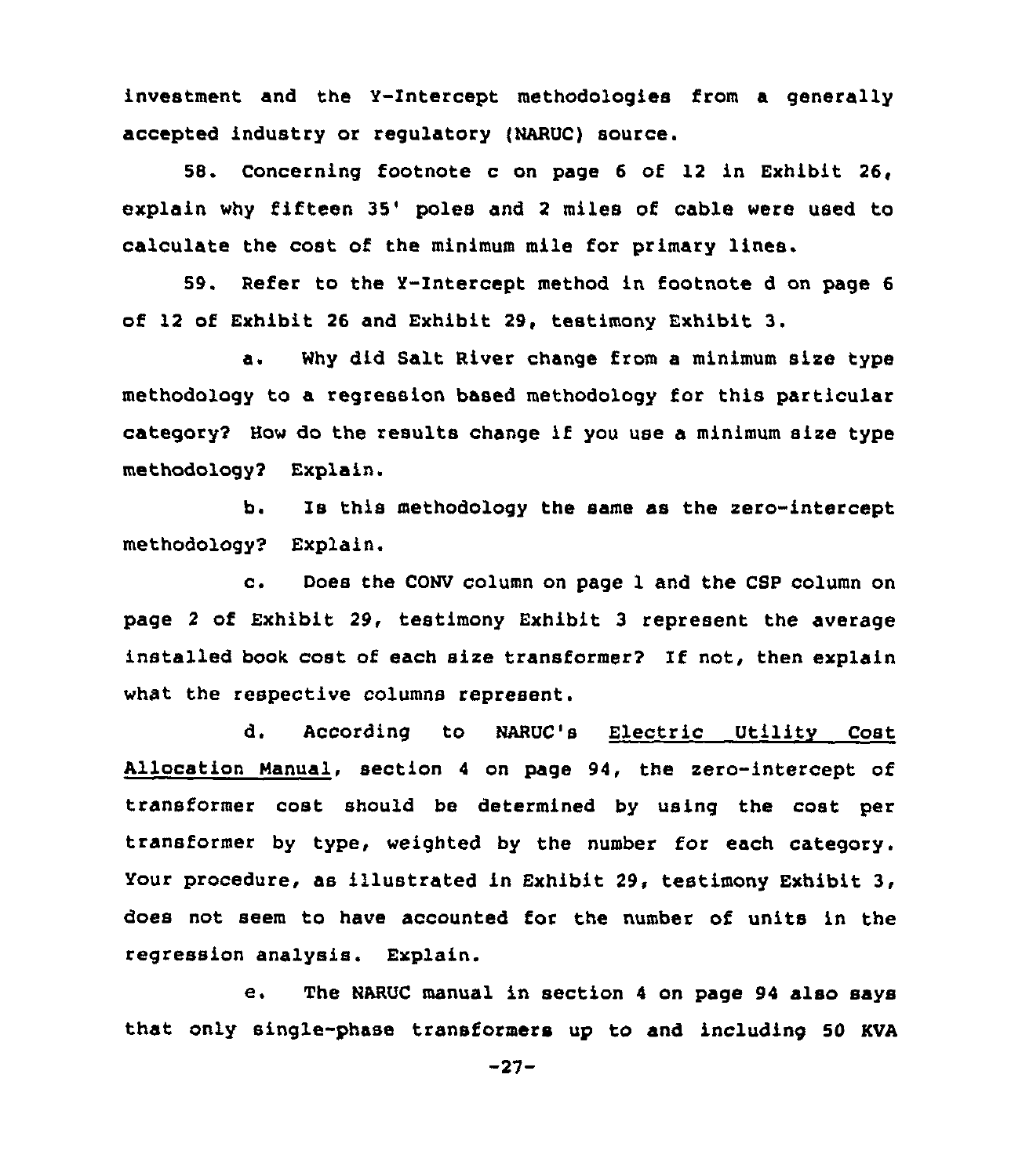should be used in developing the customer component. Explain why the 75 and 100 size CONV transformers are used in Exhibit 29, testimony Exhibit 3, page 1 of 2.

f. Explain the derivation of the cost per unit figure given in footnote d, page 6 of 12, Exhibit 26.

60. Concerning footnote e on page 6 of 12 of Exhibit 26:

a. Explain how <sup>3</sup> strands of 130 feet 48wp conductor were determined to be the minimum necessary for a service drop.

b. Explain why 130 feet of service conductor is necessary for a service drop.

61. Explain the derivation of the last two columns in the table in footnote a, the purchased power allocator and the purchased power energy allocator, on page 8 of 12 of Exhibit 26.

62. Referring to page <sup>9</sup> of 12 in Exhibit 26 and Exhibit 29, testimony Exhibit 3:

a. Explain the differences between CSP and CONV transformers.

b. Explain why the more expensive CSP transformers are used for the A-5 and 8-2 rate classes, and the less expensive CONV transformers are used for the LLP-1 and LLP-2  $\epsilon$  LLP-3 rate classes.

63. Explain why the number of service units listed in footnote e on page <sup>6</sup> of <sup>12</sup> of Exhibit 26 is different from the total number of consumers in footnote on page 9 of 12 of Exhibit  $26.$ 

64. Provide a detailed discussion concerning the derivation and use of the load research data on page 12 of 12 of Exhibit 26.

-28-